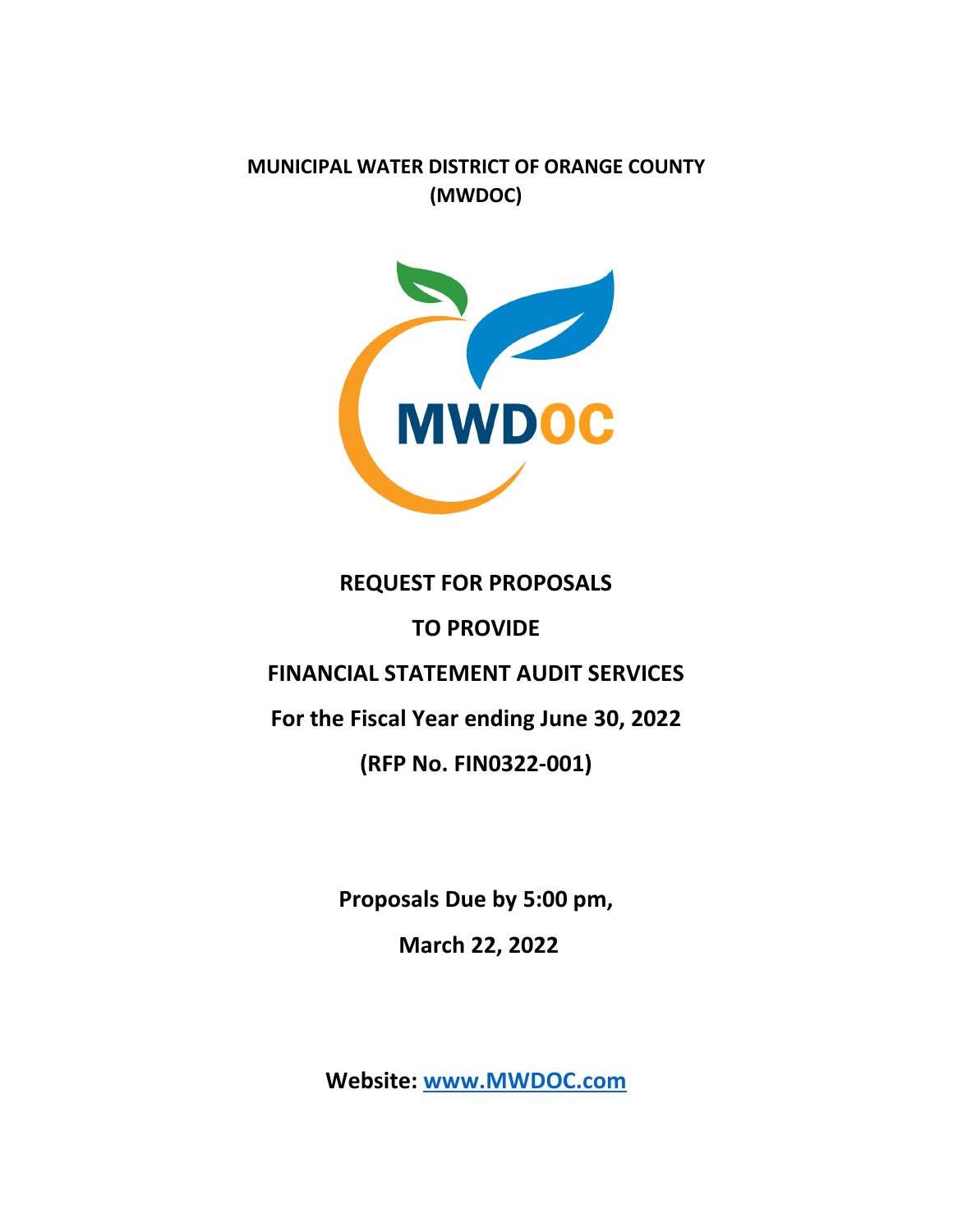# **Table of Contents**

| Attachment A - MWDOC Standard Agreement for Consultants            |  |
|--------------------------------------------------------------------|--|
| Attachment B - MWDOC Ethics Policy - Admin Code Sections 7100-7111 |  |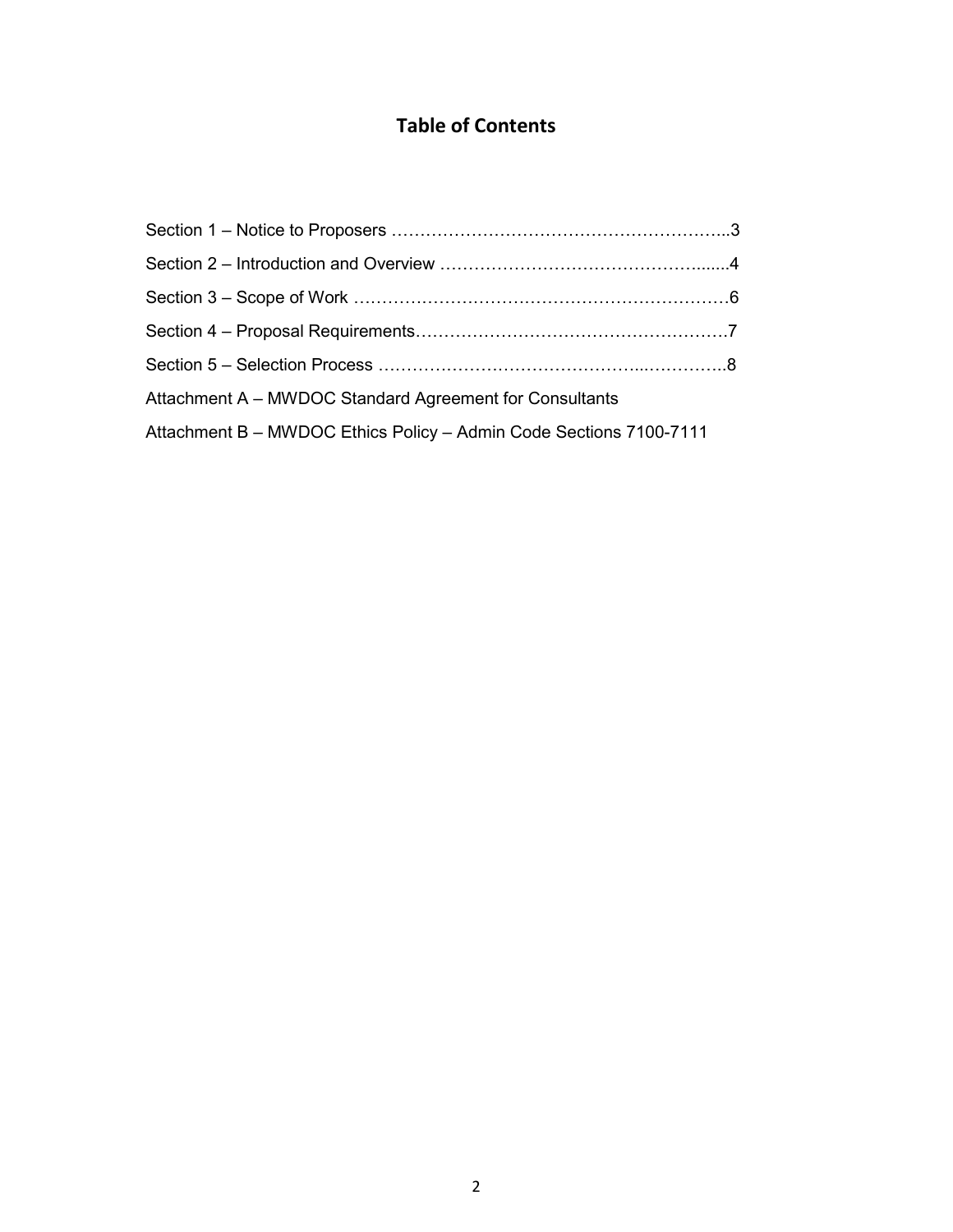#### **SECTION 1 – NOTICE TO PROPOSERS**

- 1. Proposals for RFP No. FIN0322-001 Financial Statement Audit Services, as described herein, will be received by mail or email and must be received by Municipal Water District of Orange County (MWDOC) by **5:00 p.m. on March 22, 2022**.
- 2. Proposals being mailed shall be enclosed and sealed in an envelope, clearly marked **RFP No. FIN0322-001**, on the outside of the envelope, and mailed to:

**Municipal Water District of Orange County Attn: FINANCE DEPARTMENT P.O. Box 20895 Fountain Valley, CA 92728**

3. Proposals being emailed must have the subject line of the email read: **Proposal – RFP No. FIN0322-001 – [Insert Proposer's Name]** and emailed to:

#### **[hchumpitazi@mwdoc.com](mailto:hchumpitazi@mwdoc.com)**

- 4. It is the Proposer's sole responsibility to ensure that their proposal, inclusive of any or all addenda, is received at the proper place by the deadline. Postmarks will not validate proposals which arrive after the deadline listed above. Faxed proposals will not be accepted. Any proposal received after the deadline will be disqualified and not considered.
- 5. To facilitate the evaluation process, all mailed proposals must include **five (5) printed copies of the proposal**. If the proposal is emailed The proposal shall be in PDF format, with search capability, to ensure readability and compatibility. All submitted material will be retained by MWDOC and considered public information. Be advised that all information contained in proposals submitted in response to this solicitation may be subject to the California Public Records Act (Government Code Section 6250 et seq.).
- 6. **Any questions as to the meaning of the scope of work, proposal requirements or selection process must be submitted in writing and shall be directed to:**

# **Hilary Chumpitazi [hchumpitazi@mwdoc.com](mailto:hchumpitazi@mwdoc.com)**

To be given consideration, **questions must be received by 5:00 p.m. on March 15, 2022.** All questions asked by Proposers and answers provided in response will be posted to MWDOC's website at [http://www.mwdoc.com/business/rfp.](http://www.mwdoc.com/business/rfp)

7. Under no circumstances may the Proposer contact any other staff member or Board Member of MWDOC or its member agencies to discuss this RFP or clarify any requirements herein. Failure to comply with this requirement may be grounds for immediate disqualification.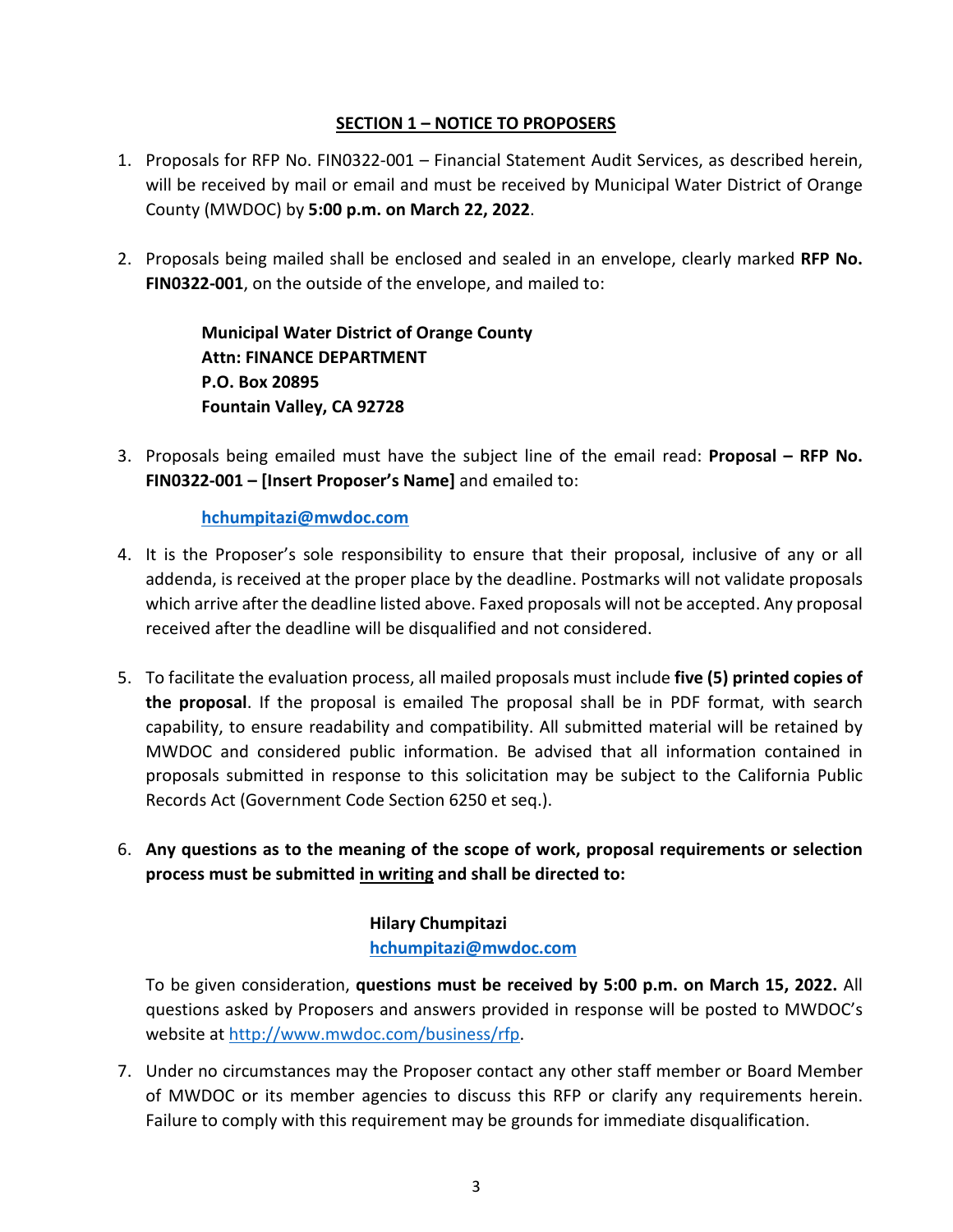#### **SECTION 2 – INTRODUCTION AND OVERVIEW**

#### 1. **PURPOSE OF THE REQUEST FOR PROPOSALS**

The Municipal Water District of Orange County (MWDOC) is seeking proposals from qualified Certified Public Accounting firms to perform audits and issue opinions on MWDOC's financial statements for the fiscal year ending June 30, 2022. The original agreement will be for one year with the option to extend for an additional four years per MWDOC's discretion. The audit is to be performed in accordance with generally accepted auditing standards in the United States of America and the State Controller's Minimum Audit Requirements for California Special Districts.

A copy of MWDOC's prior years independent auditors report will be made available upon request and can also be found on our website, www.mwdoc.com. It is the proposing firms' responsibility to obtain a thorough understanding of the scope of the audit and the work to be performed in order to successfully complete the audit. There is no expressed or implied obligation for MWDOC to reimburse responding firms for any expenses incurred in preparing proposals in response to this request.

#### 2. **MWDOC OVERVIEW**

MWDOC is a wholesale, imported water supplier and resource planning agency as well as a Member Agency of the Metropolitan Water District of Southern California (MET). Formed on January 11, 1951 pursuant to the Municipal Water District Act of 1911 (Water Code Section 71000 et seq.) for the expressed purpose of importing MET water to Orange County, excluding the original three MET Member Agencies (cities of Anaheim, Fullerton and Santa Ana). Beyond the provision of MET water, our efforts focus on sound planning and appropriate investments in water reliability, water supply development, water use efficiency, public information, legislative advocacy, water education, and emergency preparedness.

MWDOC purchases imported water through MET and delivers this water to its 26 member agencies (local water agencies and city water departments), which provides retail water services to the public. MWDOC is governed by a Board of Directors consisting of seven elected board members and has four appointed MET directors. From among its members, the Board appoints a president, vice president and such other positions as it deems necessary. MWDOC operations are managed by an appointed General Manager.

MWDOC formed the Municipal Water District of Orange County Water Facilities Corporation (WFC) as a California nonprofit corporation on April 20, 1978. WFC is governed by a sevenmember comprised of MWDOC board members. WFC was formed to assist in the financing of the Allen-McColloch Pipeline (AMP) and the Flow Augmentation Project (FAP) and as such has no employees. The WFC has had no activities since 1999 and is kept active for potential future financing arrangements.

MWDOC'sreporting entity includes the accounts of MWDOC and WFC. MWDOC has accounted for WFC as a "blended" component unit. Despite being legally separate, this entity is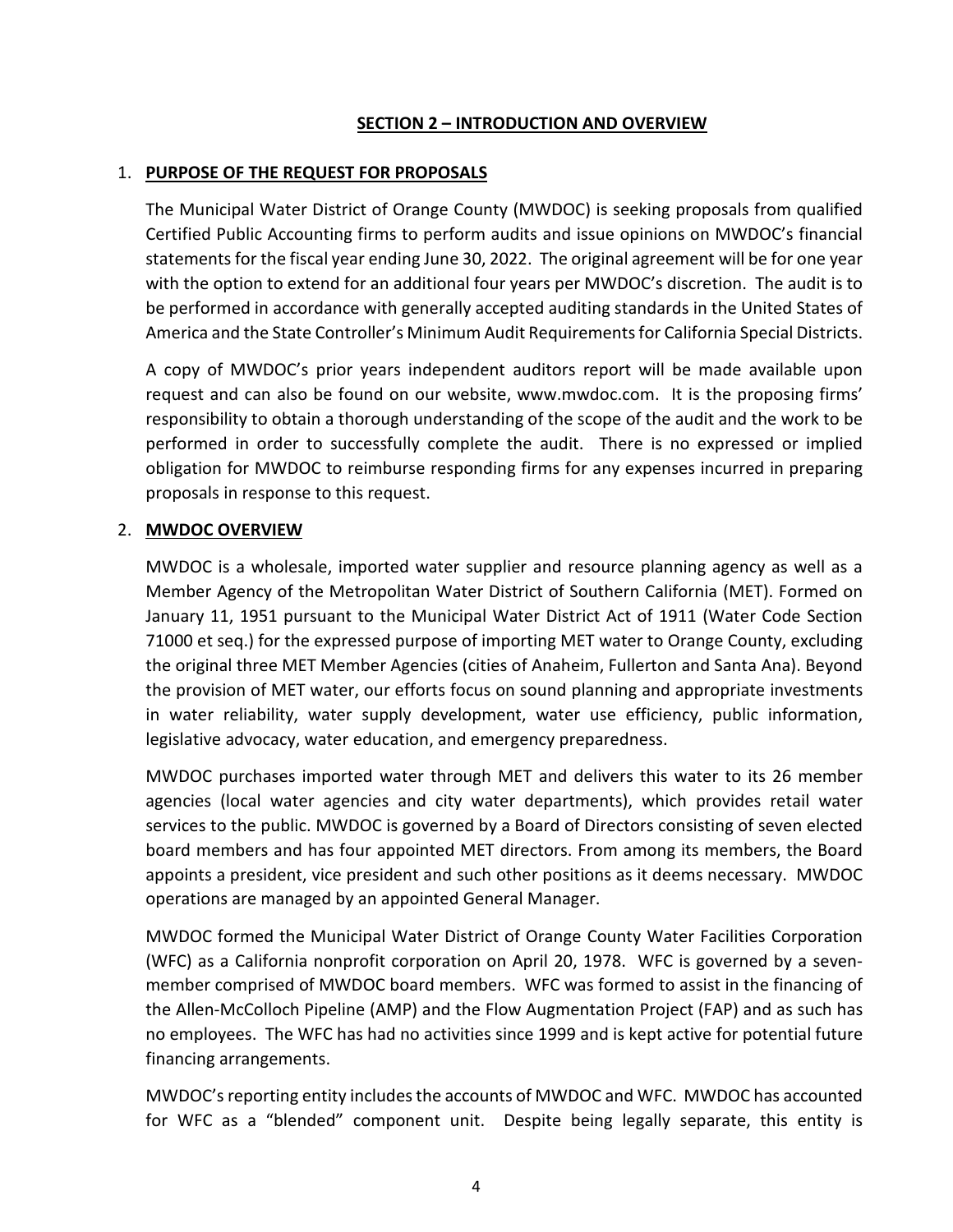intertwined with MWDOC and, in substance part of MWDOC's operations. Accordingly, the balance sheet accounts and operations of this component unit are reported within the financial statements of MWDOC. There are no separate audited financial statements for WFC.

For more information, please visit our website at [www.mwdoc.com.](http://www.mwdoc.com/)

#### 3. **BACKGROUND**

MWDOC's operating revenue stream comes from a fixed retail meter customer charge and a groundwater customer charge since fiscal year 2015-16. In addition there are Choice services that are charged directly to the agencies as a "fee for service" on a subscription basis and grant funding that is primarily used as a pass thru for customer rebate funds.

#### 4. **PROJECT TIMELINE**

The following table identifies and estimates the dates/timeframe for receipt, evaluation, and award.

| <b>Task Item</b>                             | <b>Completion Date</b> |
|----------------------------------------------|------------------------|
| Release of RFP to Vendors                    | March 8, 2022          |
| Deadline for Written Questions Regarding RFP | March 15, 2022         |
| Proposal Due Date                            | March 22, 2022, 5:00pm |
| Proposal Review                              | March 23, 2022         |
| Vendor Interviews (Tentative, if needed)     | Week of March 28, 2022 |
| Recommendation to the Administration &       |                        |
| <b>Finance Committee</b>                     | April 13, 2022         |
| Approval by MWDOC Board                      | April 20, 2022         |
| <b>Contract Execution</b>                    | May 2022               |

MWDOC intends to have a preliminary meeting with the auditors in May 2022. Followed by an Interim Audit preferably in July and a final audit in September, with the issuance of auditor's report by November 1, 2022.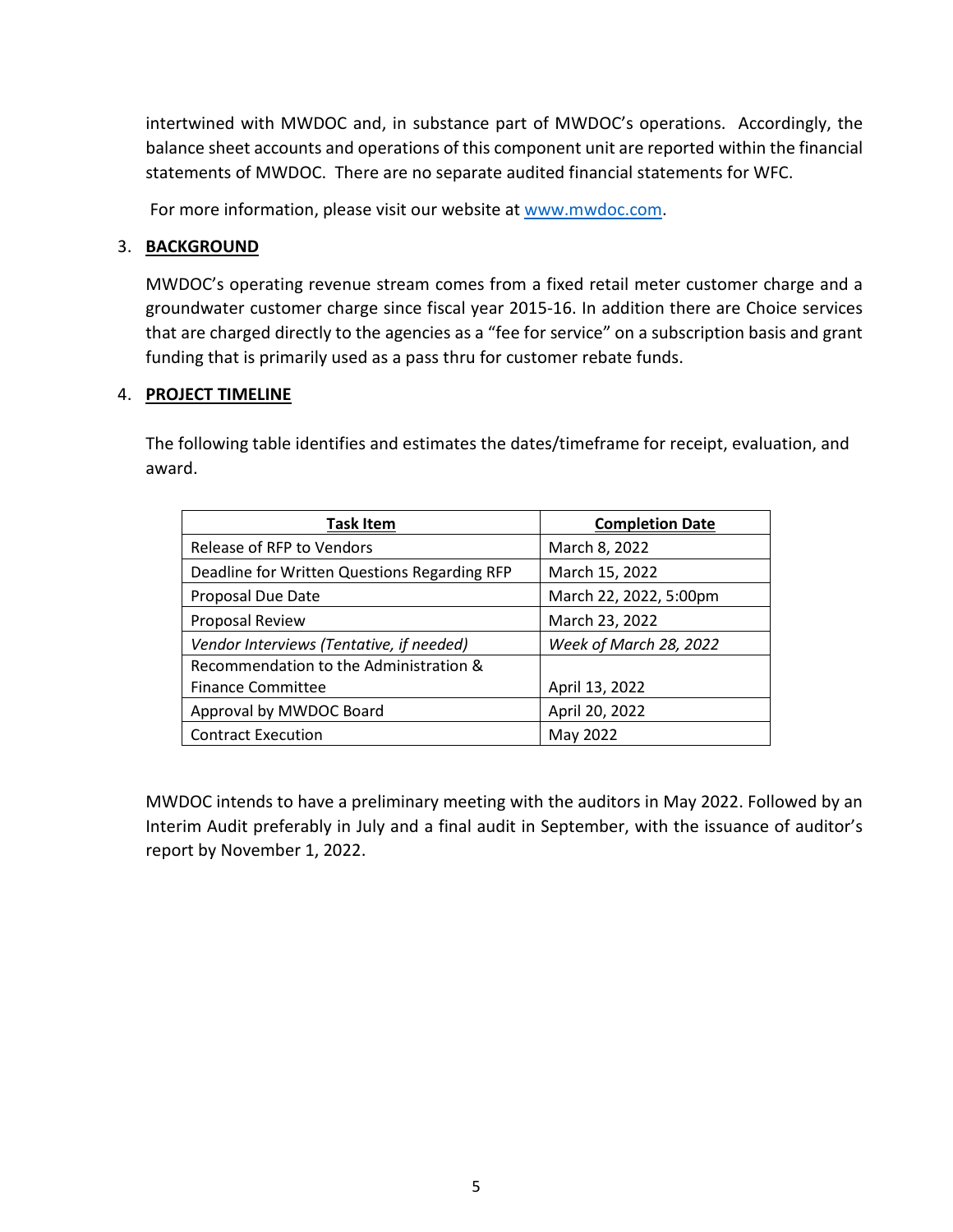#### **SECTION 3 – SCOPE OF WORK**

The audit will cover the financial statements as well as supporting documentation and schedules. The auditor will assist MWDOC in providing more meaningful and concise financial statements by seeking improved methods of reporting. The auditor will review MWDOC's annual financial statements prepared by MWDOC staff. In addition, the auditor will be available on a day to day basis for consultation and ongoing auditing needs.

The audit will be conducted in accordance with auditing standards generally accepted in the United States of America and Government Auditing Standards, issued by the Comptroller of the United States. The audit will be in full compliance with all Governmental Accounting Standards Board (GASB) pronouncements that apply and then-current accounting/audit requirements and standards for the fiscal year being audited. The auditor should be familiar with the Single Audit Act and the requirement set forth in Title 2 U.S. Code of Federal Regulations, Part 200, Uniform Administrative Requirements, Cost Principles, and Audit Requirements for Federal Awards (Uniform Guidance). The auditing firm will determine if a single audit is required. If a single audit is required, the auditing firm will review MWDOC's receipts of federal financial assistance and the program requirements.

The selected firm shall make available its working papers and respond to all reasonable inquiries of successor auditors and others to review working papers of MWDOC upon MWDOC's written consent. The auditing firm will retain all working papers, at the firm's expense, for a minimum of five (5) years, or longer if required by Generally Accepted Auditing Standards.

The auditors will evaluate the adequacy of the internal control system and where significant weaknesses are noted make appropriate recommendations for improvements. A management letter will be submitted by the auditing firm if material weaknesses are noted or if otherwise deemed appropriate.

The auditor will be required to make an immediate written report of all irregularities and illegal acts, of which they become aware, to the following parties:

Board President

General Manager

The auditing firm shall provide a soft copy of the auditor's report. If a Single Audit report is required, the auditing firm shall also provide a soft copy of the single audit report.

The partner in charge of the audit shall be available to attend one Administration and Finance committee meeting at which the audit report will be presented and discussed.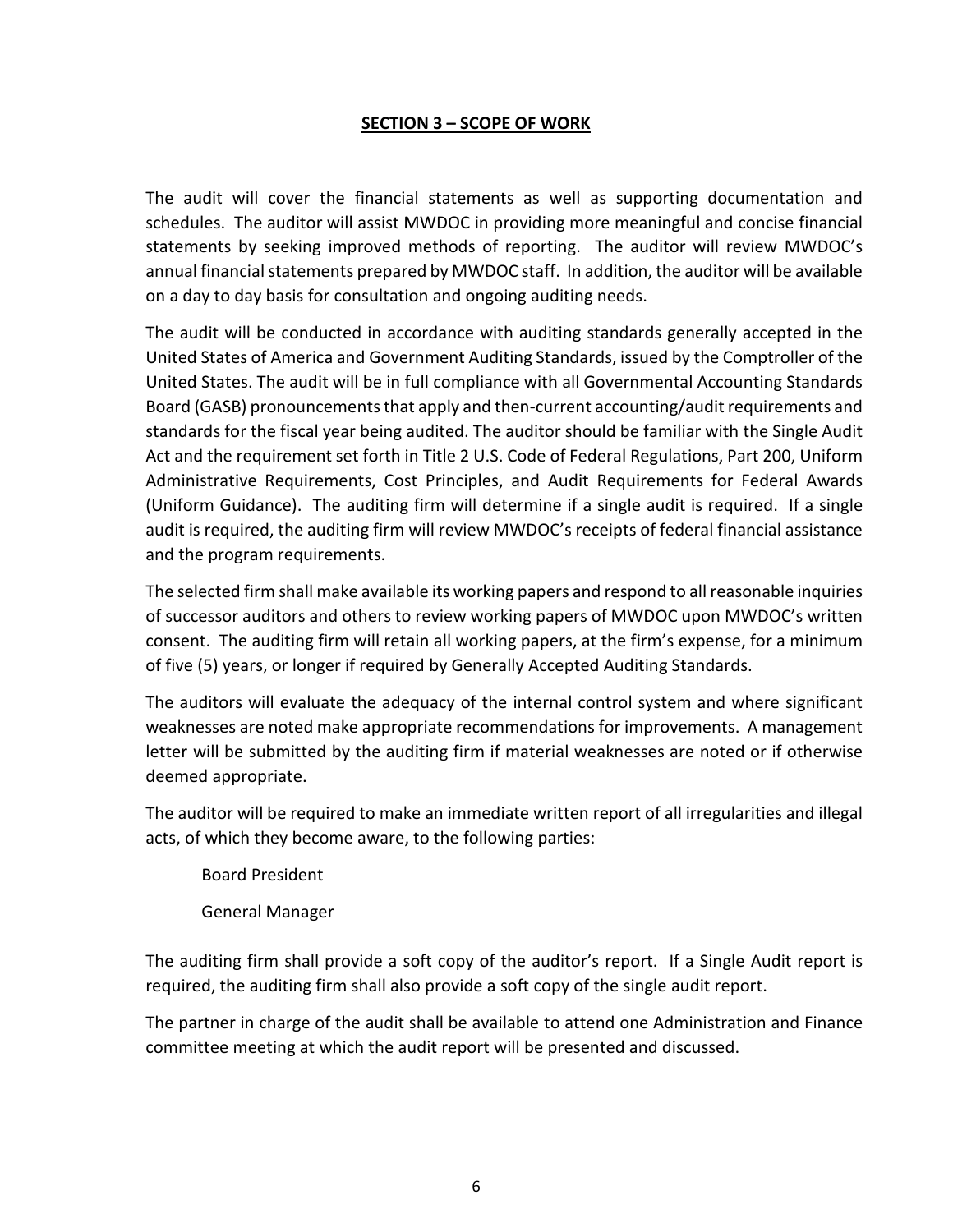#### **SECTION 4 – PROPOSAL REQUIREMENTS**

- **I.** The purpose of the proposal is to demonstrate the qualifications, competence and capacity of the firms seeking to undertake an independent audit of MWDOC as specified in the aforementioned **Scope of Work** section. The following items should be addressed:
	- 1. Background and qualifications of the proposing firm including independence from MWDOC, licensed to practice in California and a copy of the firm's most recent external quality control review report.
	- 2. A statement of understanding of the work to be performed.
	- 3. A description of the audit approach.
	- 4. Level of assistance expected from MWDOC staff from audit firm, being cognizant of independence rules.
	- 5. Listing of personnel anticipated to be involved with audit engagement.
	- 6. Output of engagement (reports to be issued, etc.)
	- 7. Prior experience of key professional staff that is relevant to water utility industry.
	- 8. How audit engagement will be managed and supervised.
	- 9. Bidding Proposal.
	- 10. Proposed timeline of components of audit engagement process.
	- 11. Any engagement requirements (workspace, computer setup, etc.)
	- 12. References
	- 13. Other information deemed relevant to the engagement.

#### **II. BIDDING PROPOSAL**

The bidding proposal should contain all pricing information relative to performing the audit engagement as described in this request for proposals, including pricing if the contract runs the maximum term of five (5) years. A schedule of rates for partners, specialists, supervisors, staff times and the number of hours anticipated by each should be included. The bidding proposal should contain all direct and indirect costs including out-of-pocket expenses to arrive at an all-inclusive maximum price.

#### **III. SUBMITTAL REQUIREMENTS**

- 1. Proposals for RFP No. FIN0322-001 Financial Statement Audit Services, as described herein, will be received by mail or email. See Section 1 for additional information.
- 2. Be advised that all information contained in proposals submitted in response to this solicitation may be subject to the California Public Records Act (Government Code Section 6250et seq.).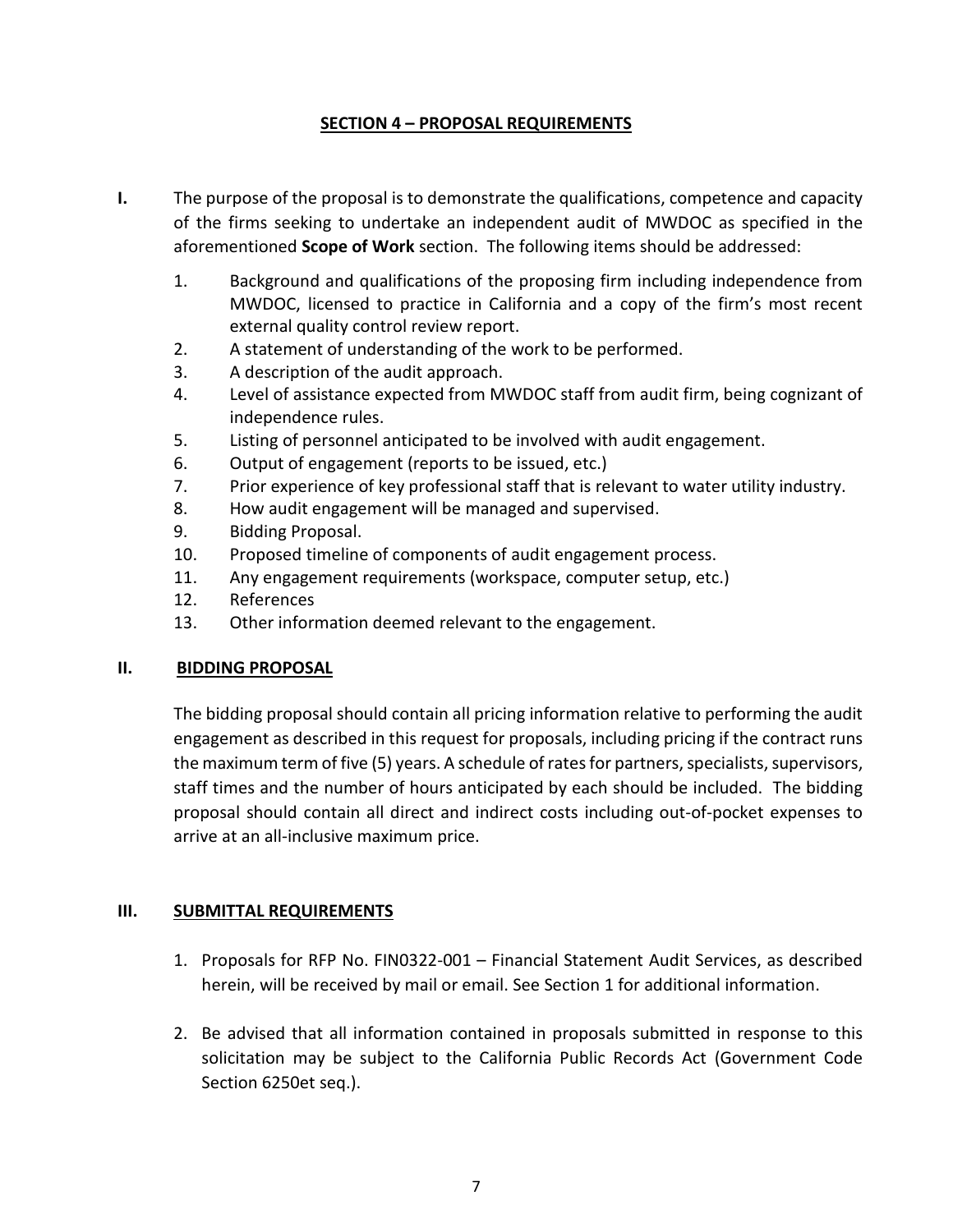#### **IV. STANDARD AGREEMENT FOR CONSULTANT SERVICES**

A copy of MWDOC's Standard Agreement for Consultant Services is provided. Please review this agreement and identify any issues/concerns/edits your firm would need if selected for this work.

#### **SECTION 5 – SELECTION PROCESS**

Proposals submitted will be evaluated by an evaluation committee. Staff will review each proposal for completeness, project approach and understanding, professional qualifications and costs of services provided. If deemed necessary by the evaluation committee, interviews will be conducted the week of March 28, 2022 via Zoom.

Based on review of the proposals, staff will present a recommendation to the Administration and Finance committee. MWDOC's Board of Directors will make a decision based on the finance committee's recommendations. Following notification of the firm selected, it is expected that an engagement agreement will be executed between both parties. Proposing firms should note that the lowest bid will not necessarily be the deciding factor in MWDOC's selection.

Submission of a proposal constitutes acceptance by the firm of the conditions contained in this request for proposals unless clearly and specifically noted in the proposal submitted and confirmed engagement agreement**.**

MWDOC reserves the right to retain all proposals submitted and use any idea in a proposal regardless of whether that proposal is selected. MWDOC reserves the right to reject any and all proposals.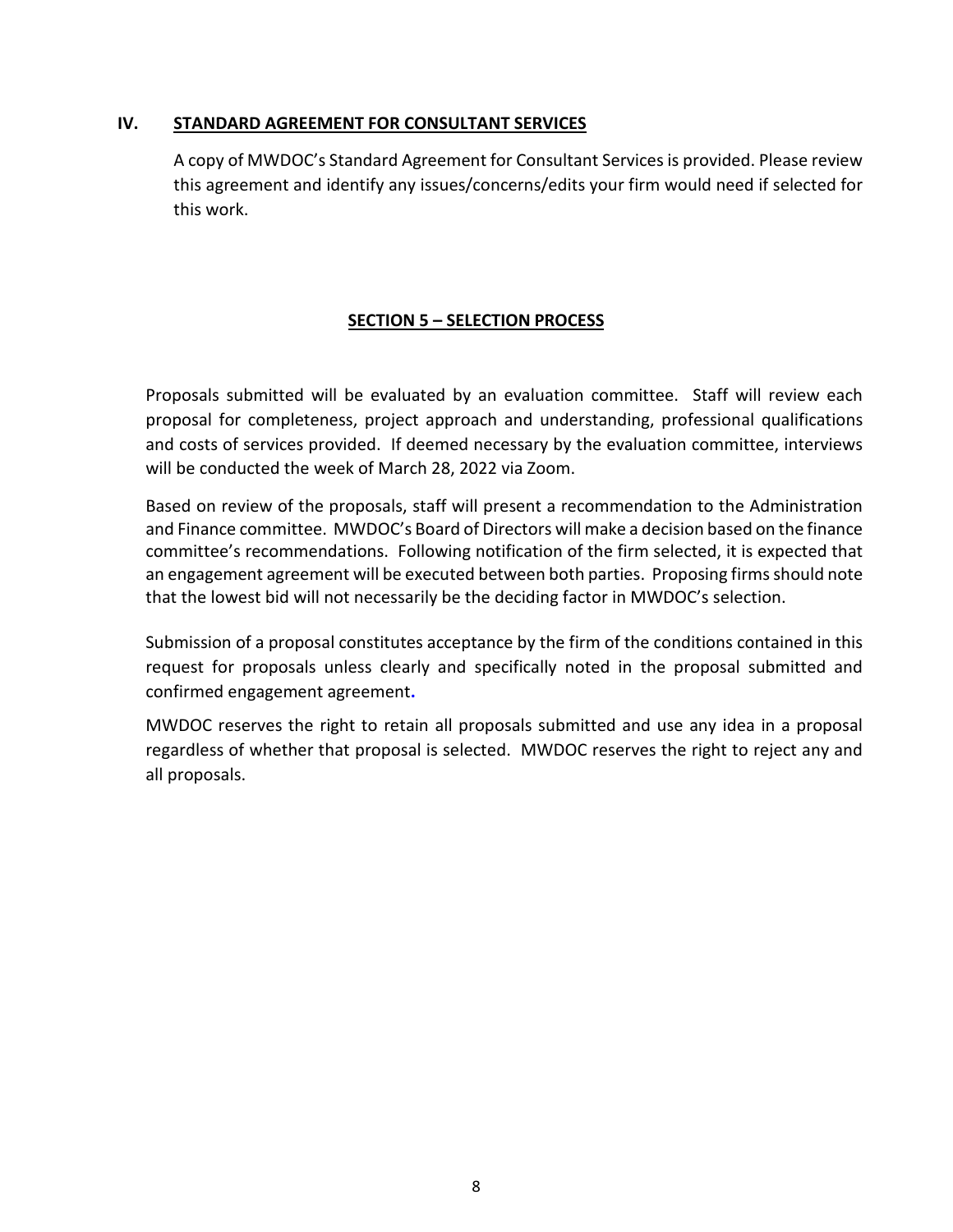#### Attachment A

#### **STANDARD AGREEMENT FOR CONSULTANT SERVICES**

This **AGREEMENT** for consulting services dated \_\_\_\_\_, which includes all exhibits and attachments hereto, "**AGREEMENT**" is made on the last day executed below by and between **MUNICIPAL WATER DISTRICT OF ORANGE COUNTY**, hereinafter referred to as "DISTRICT," and, hereinafter referred to as "CONSULTANT" for <u>each</u> hereinafter referred to as **"SERVICES**.**"[1](#page-8-0) DISTRICT** and **CONSULTANT** are also referred to collectively herein as the **"PARTIES"** and individually as **"PARTY"**. The **PARTIES** agree as follows:

#### **I PURPOSE AND SCOPE OF WORK**

#### A. **Consulting Work**

**DISTRICT** hereby contracts with **CONSULTANT** to provide general or special **SERVICES** as more specifically set forth in **Exhibit "B"** attached hereto and incorporated herein. Tasks other than those specifically described therein shall not be performed without prior written approval of **DISTRICT's** General Manager.

#### B. **Independent Contractor**

**CONSULTANT** is retained as an independent contractor for the sole purpose of rendering professional and/or special **SERVICES** described herein and is not an agent or employee of **DISTRICT**. **CONSULTANT** shall be solely responsible for the payment of all federal, state and local income tax, social security tax, Workers' Compensation insurance, state disability insurance, and any other taxes or insurance **CONSULTANT,** as an independent contractor, is responsible for paying under federal, state or local law. **CONSULTANT** is thus not eligible to receive workers' compensation, medical, indemnity or retirement benefits, including but not limited to enrollment in CalPERS. Unless, expressly provided herein, **CONSULTANT** is not eligible to receive overtime, vacation or sick pay. **CONSULTANT** shall not represent or otherwise hold out itself or any of its directors, officers, partners, employees, or agents to be an agent or employee of **DISTRICT**. **CONSULTANT** shall have the sole and absolute discretion in determining the methods, details and means of performing the **SERVICES** required by **DISTRICT**. **CONSULTANT** shall furnish, at his/her own expense, all labor, materials, equipment and transportation necessary for the successful completion of the **SERVICES** to be performed under this **AGREEMENT. DISTRICT** shall not have any right to direct the methods, details and means of the **SERVICES;** however, **CONSULTANT** must receive prior written approval from **DISTRICT** before using any sub-consultants for **SERVICES**  under this **AGREEMENT**.

**CONSULTANT** represents and warrants that in the process of hiring **CONSULTANT's** employees who participate in the performance of **SERVICES**, **CONSULTANT** conducts such lawful screening of those employees (including, but not limited to, background checks and Megan's Law reviews) as are appropriate and standard for employees who provide **SERVICES** of the type contemplated by this Agreement.

<span id="page-8-0"></span><sup>&</sup>lt;sup>1</sup> Pursuant to Section 8002 of the District's Administrative Code, the District's "Ethics Policy" set forth at sections 7100-7111 of the Administrative Code is attached hereto as Exhibit "A" and incorporated herein by this reference.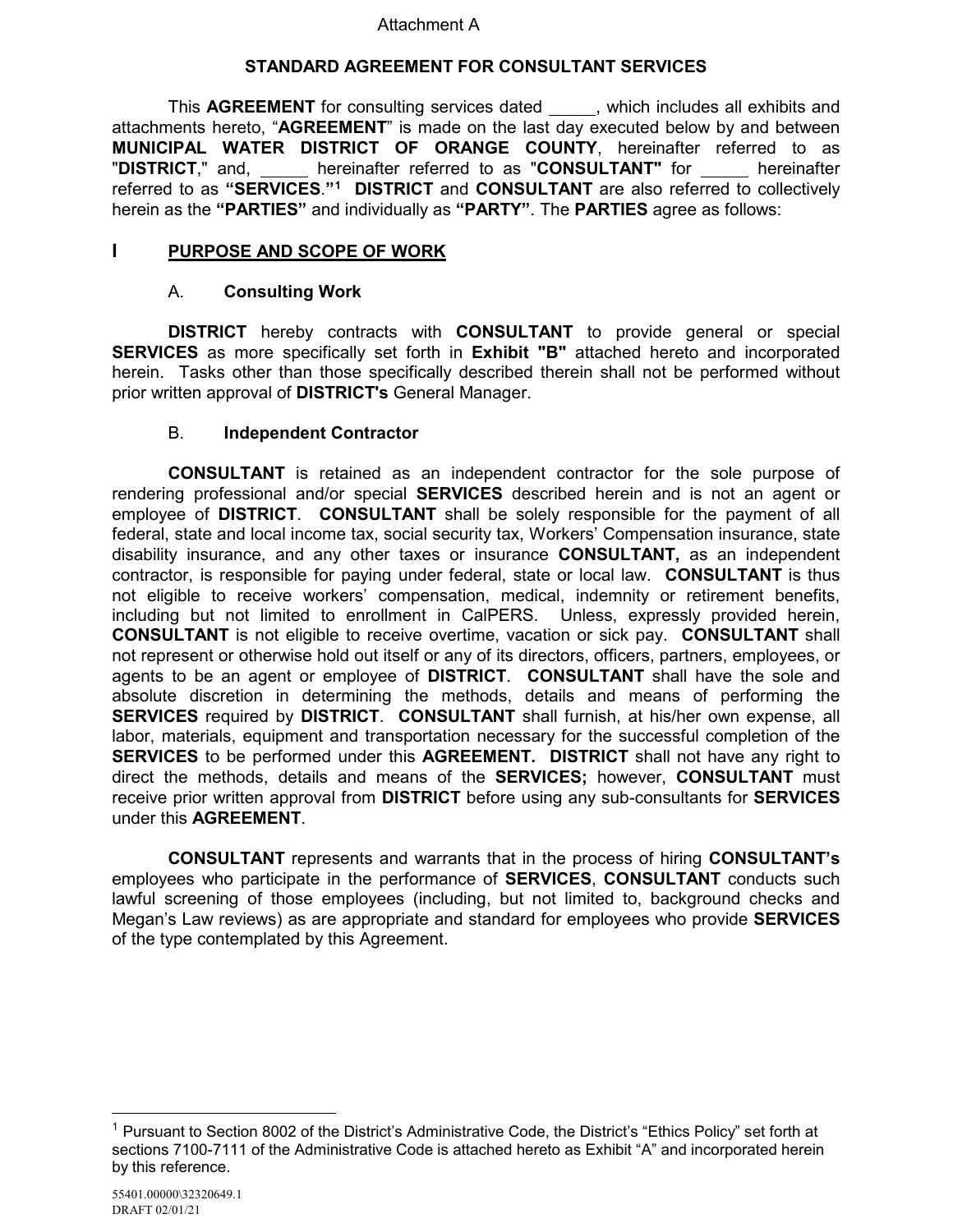#### C. **Changes in Scope of Work**

If **DISTRICT** requires changes in the tasks or scope of work shown in **Exhibit "B"** or additional work not specified therein, **DISTRICT** shall prepare a written change order. If **CONSULTANT** believes work or materials are required outside the tasks or scope of work described in **Exhibit "B,"** it shall submit a written request for a change order to the **DISTRICT**. A change order must be approved and signed by the **PARTIES** before **CONSULTANT** performs any work outside the scope of work shown in **Exhibit "B." DISTRICT** shall have no responsibility to compensate **CONSULTANT** for such work without an approved and signed change order. Change orders shall specify the change in the budgeted amount for **SERVICES.**

### **II TERM**

This **AGREEMENT** shall commence upon the date of its execution and shall extend thereafter for the period specified in **Exhibit "B"** or, if no time is specified, until terminated on thirty (30) days notice as provided herein.

### **III BUDGET, FEES, COSTS, BILLING, PAYMENT AND RECORDS**

### A. **Budgeted Amount for Services**

**CONSULTANT** is expected to complete all **SERVICES** within the Budgeted Amount set forth on **Exhibit "B."** The total compensation for the **SERVICES** to be performed under this **AGREEMENT** shall not exceed the Budgeted Amount unless modified as provided herein. Upon expending and invoicing the **DISTRICT 80%** of the Budgeted Amount, **CONSULTANT**  shall prepare and provide to **DISTRICT** a "cost to complete" estimate for the remaining **SERVICES**. The **PARTIES** shall work together to complete the project within the agreed-upon Budgeted Amount, but the obligation to complete the **SERVICES** within the Budgeted Amount lies with the **CONSULTANT**.

#### B. **Fees**

Fees shall be billed per the terms and conditions and at the rates set forth on **Exhibit "B"** for the term of the **AGREEMENT.** Should the term of the **AGREEMENT** extend beyond the period for which the rates are effective, the rates specified in **Exhibit "B"** shall continue to apply unless and until modified by consent of the **PARTIES**.

#### C. **Notification Clause**

Formal notices, demands and communications to be given hereunder by either **PARTY** shall be made in writing and may be effected by personal delivery or by registered or certified mail, postage prepaid, return receipt requested and shall be deemed communicated as of the date of mailing. If the name or address of the person to whom notices, demands or communication shall be given changes, written notice of such change shall be given, in accordance with this section, within five(5) working days.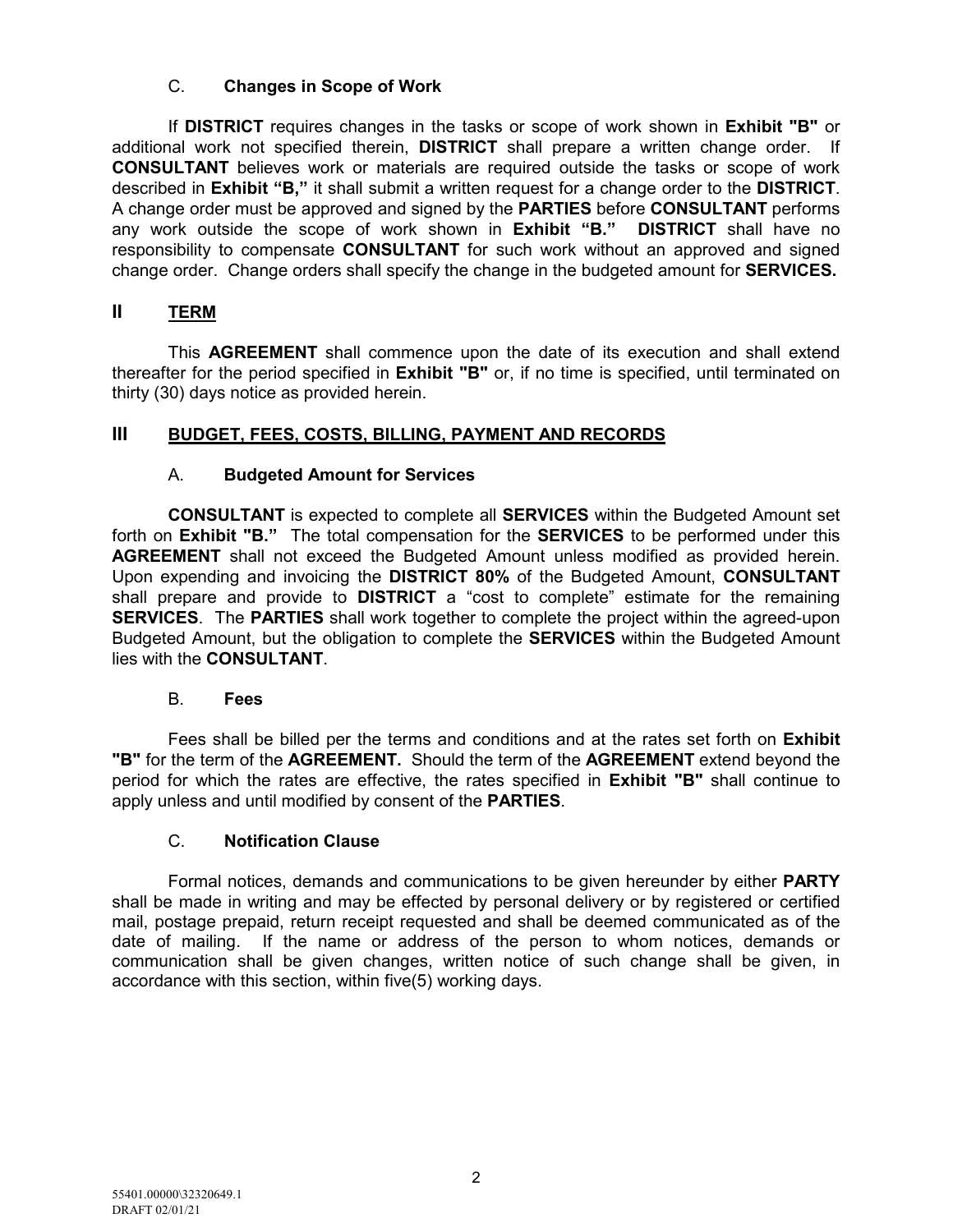#### **Notices shall be made as follows:**

Municipal Water District of Orange County Robert J. Hunter General Manager 18700 Ward Street, P.O.Box 20895 Fountain Valley, CA 92708

Consulting Firm **Consultant Title** Address **Telephone** 

#### D. **Billing and Payment**

**CONSULTANT's** fees shall be billed by the 10th day of the month for the previous month's activities. Invoices received by the 10<sup>th</sup> day of the month will be paid by **DISTRICT** by the end of the following month. Invoices shall reference the Purchase Order number from **DISTRICT**.

**DISTRICT** shall review and approve all invoices prior to payment. **CONSULTANT** agrees to submit additional supporting documentation to support the invoice if requested by **DISTRICT**. If **DISTRICT** does not approve an invoice, **DISTRICT** shall send a notice to **CONSULTANT** setting forth the reason(s) the invoice was not approved. **CONSULTANT** may re-invoice **DISTRICT** to cure the defects identified in the **DISTRICT** notice. The revised invoice will be treated as a new submittal. If **DISTRICT** contests all or any portion of an invoice, **DISTRICT** and **CONSULTANT** shall use their best efforts to resolve the contested portion of the invoice.

#### E. **Billing Records**

**CONSULTANT** shall keep records of all **SERVICES** and costs billed pursuant to this **AGREEMENT** for at least a period of seven (7) years and shall make them available for review and audit if requested by **DISTRICT**.

#### **IV DOCUMENTS**

All **MATERIALS** as defined in Paragraph XI below, related to **SERVICES** performed under this **AGREEMENT** shall be furnished to **DISTRICT** upon completion or termination of this **AGREEMENT**, or upon request by **DISTRICT**, and are the property of **DISTRICT**.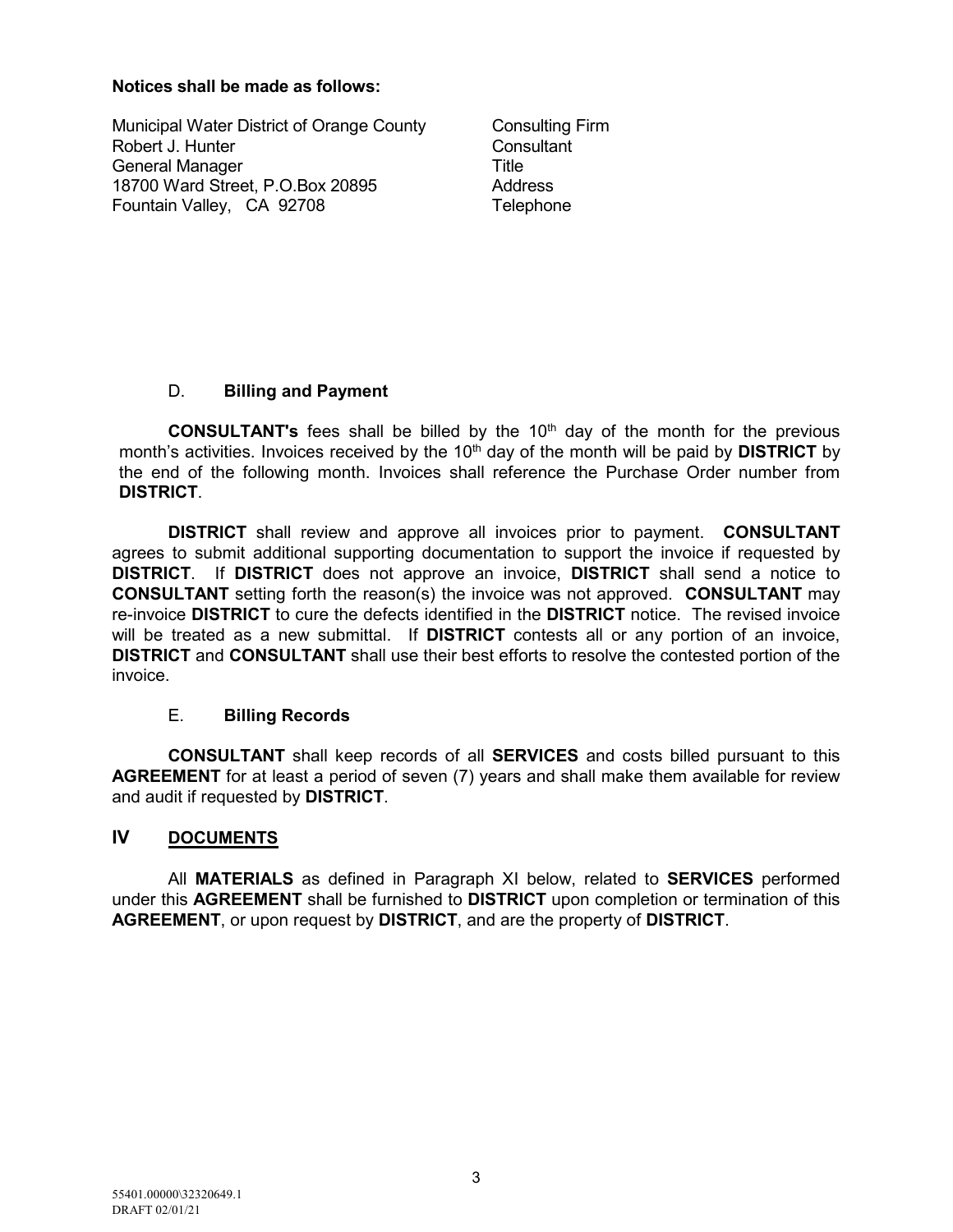#### **V TERMINATION**

Each **PARTY** may terminate this **AGREEMENT** at any time upon thirty (30) days written notice to the other **PARTY**, except as provided otherwise in **Exhibit "B."** In the event of termination: (1) all work product prepared by or in custody of **CONSULTANT** shall be promptly delivered to **DISTRICT**; (2) **DISTRICT** shall pay **CONSULTANT** all payments due under this **AGREEMENT** at the effective date of termination; (3) **CONSULTANT** shall promptly submit a final invoice to the **DISTRICT**, which shall include any and all non-cancelable obligations owed by **CONSULTANT** at the time of termination, (4) neither **PARTY** waives any claim of any nature whatsoever against the other for any breach of this **AGREEMENT**; (5) **DISTRICT** may withhold 125 percent of the estimated value of any disputed amount pending resolution of the dispute, consistent with the provisions of section III D above, and; (6) **DISTRICT** and **CONSULTANT** agree to exert their best efforts to expeditiously resolve any dispute between the **PARTIES**.

#### **VI INSURANCE REQUIREMENTS**

**CONSULTANT** shall obtain prior to commencing work and maintain in force and effect throughout the term of this **AGREEMENT**, all insurance set forth below.

#### A. **Workers' Compensation Insurance**

By his/her signature hereunder, **CONSULTANT** certifies that he/she is aware of the provisions of Section 3700 of the California Labor Code, which requires every employer to be insured against liability for workers' compensation or to undertake self-insurance in accordance with the provisions of that code, and that **CONSULTANT** will comply with such provisions before commencing the performance of the **SERVICES** under this **AGREEMENT**.

**CONSULTANT** and sub-consultant will keep workers' compensation insurance for their employees in effect during all work covered by this **AGREEMENT** in accordance with applicable law. An ACORD certificate of insurance or other certificate of insurance satisfactory to **DISTRICT**, evidencing such coverage must be provided (1) by **CONSULTANT** and (2) by subconsultant's upon request by **DISTRICT**.

#### B. **Professional Liability Insurance**

**CONSULTANT** shall file with **DISTRICT**, before beginning professional **SERVICES**, an ACORD certificate of insurance, or any other certificate of insurance satisfactory to **DISTRICT**, evidencing professional liability coverage of not less than \$1,000,000 per claim and \$1,000,000 aggregate, requiring 30 days notice of cancellation (10 days for non-payment of premium) to **DISTRICT**.

Such coverage shall be placed with a carrier with an A.M. Best rating of no less than A: VII, or equivalent. The retroactive date (if any) of such insurance coverage shall be no later than the effective date of this **AGREEMENT**. In the event that the **CONSULTANT** employs sub-consultants as part of the **SERVICES** covered by this **AGREEMENT**, **CONSULTANT** shall be responsible for requiring and confirming that each sub-consultant meets the minimum insurance requirements specified herein.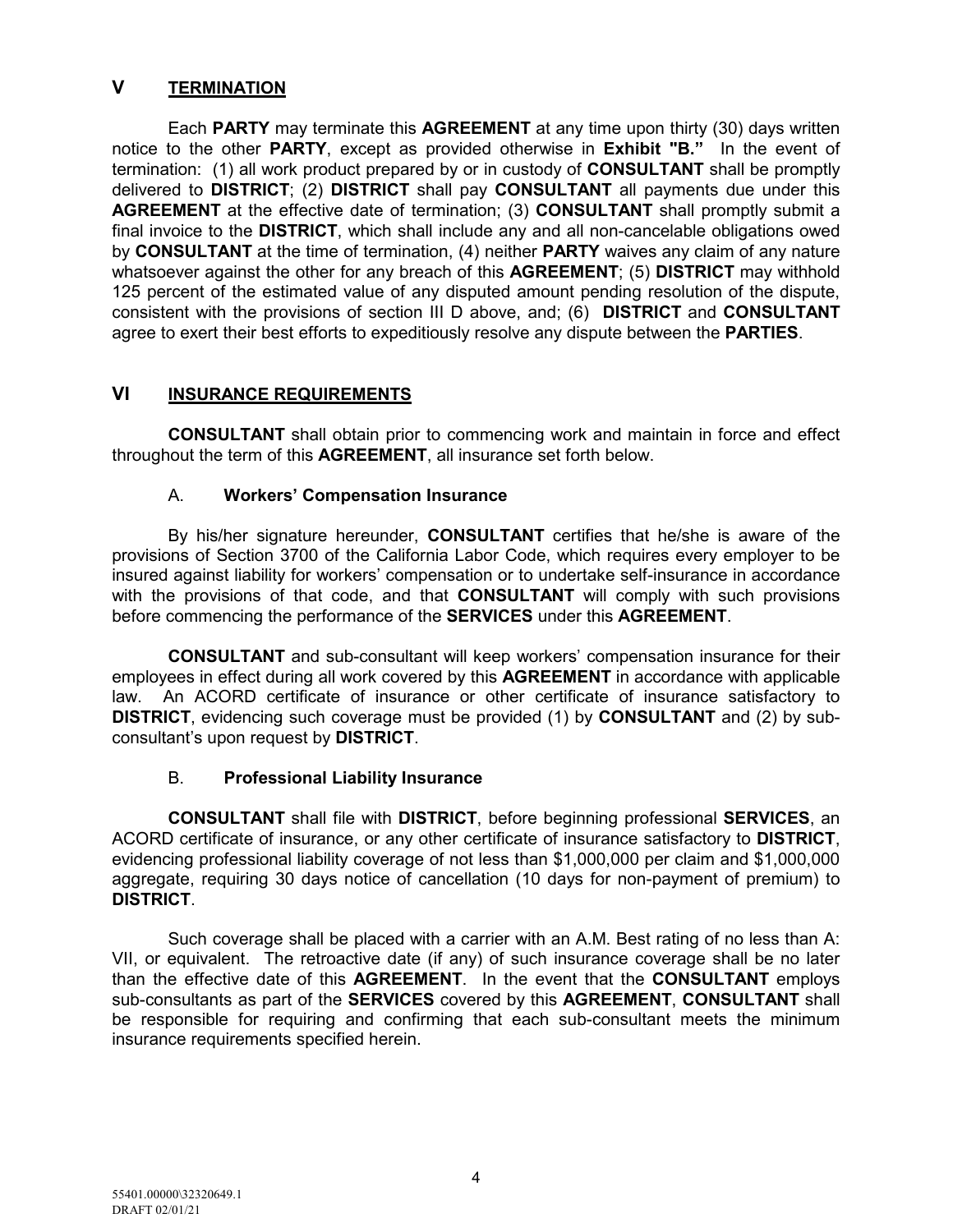#### C. **Other Insurance**

**CONSULTANT** will file with **DISTRICT**, before beginning professional **SERVICES**, ACORD certificates of insurance, or other certificates of insurance satisfactory to **DISTRICT**, evidencing general liability coverage of not less than \$1,000,000 per occurrence for bodily injury, personal injury and property damage; automobile liability (owned, scheduled, non-owned or hired) of at least \$1,000,000 for bodily injury and property damage each accident limit; workers' compensation (statutory limits) and employer's liability (\$1,000,000) (if applicable); requiring 30 days (10 days for non payment of premium) notice of cancellation to **DISTRICT**. For the coverage required under this paragraph, the insurer(s) shall waive all rights of subrogation against **DISTRICT**, and its directors, officers, agents, employees, attorneys, consultants or volunteers. **CONSULTANT's** insurance coverage shall be primary insurance as respects **DISTRICT**, its directors, officers, agents, employees, attorneys, consultants and volunteers for all liability arising out of the activities performed by or on behalf of the **CONSULTANT**. Any insurance pool coverage, or self-insurance maintained by **DISTRICT**, and its directors, officers, agents, employees, attorneys, consultants or volunteers shall be excess of the **CONSULTANT's** insurance and shall not contribute to it.

The general liability coverage shall give **DISTRICT**, its directors, officers, agents, employees, attorneys, consultants and authorized volunteers additional insured status using ISO endorsement CG2010, CG2033, or equivalent. Coverage shall be placed with a carrier with an A.M. Best rating of no less than A: VII, or equivalents. In the event that the **CONSULTANT** employs sub-consultant as part of the work covered by the **AGREEMENT**, it shall be the **CONSULTANT's** responsibility to require and confirm that each sub-consultant meets the minimum insurance requirements specified herein.

#### D. **Expiration of Coverage**

If any of the required coverages expire during the term of the **AGREEMENT**, **CONSULTANT** shall deliver the renewal certificate(s) including the general liability additional insured endorsement to **DISTRICT** at least ten (10) days prior to the expiration date.

#### **VII INDEMNIFICATION**

To the fullest extent permitted by applicable law, **CONSULTANT** shall indemnify, defend and hold harmless **DISTRICT**, its officers, Directors and employees and authorized volunteers, and each of them from and against:

a. When the law establishes a professional standard of care for the **CONSULTANT's** services, all claims and demands of all persons that arise out of, pertain to, or relate to the **CONSULTANT's** negligence, recklessness or willful misconduct in the performance (or actual or alleged non-performance) of the work under this agreement. **CONSULTANT** shall defend itself against any and all liabilities, claims, losses, damages, and costs arising out of or alleged to arise out of **CONSULTANT's** performance or non-performance of the **SERVICES** hereunder, and shall not tender such claims to **DISTRICT** nor its directors, officers, employees, or authorized volunteers, for defense or indemnity.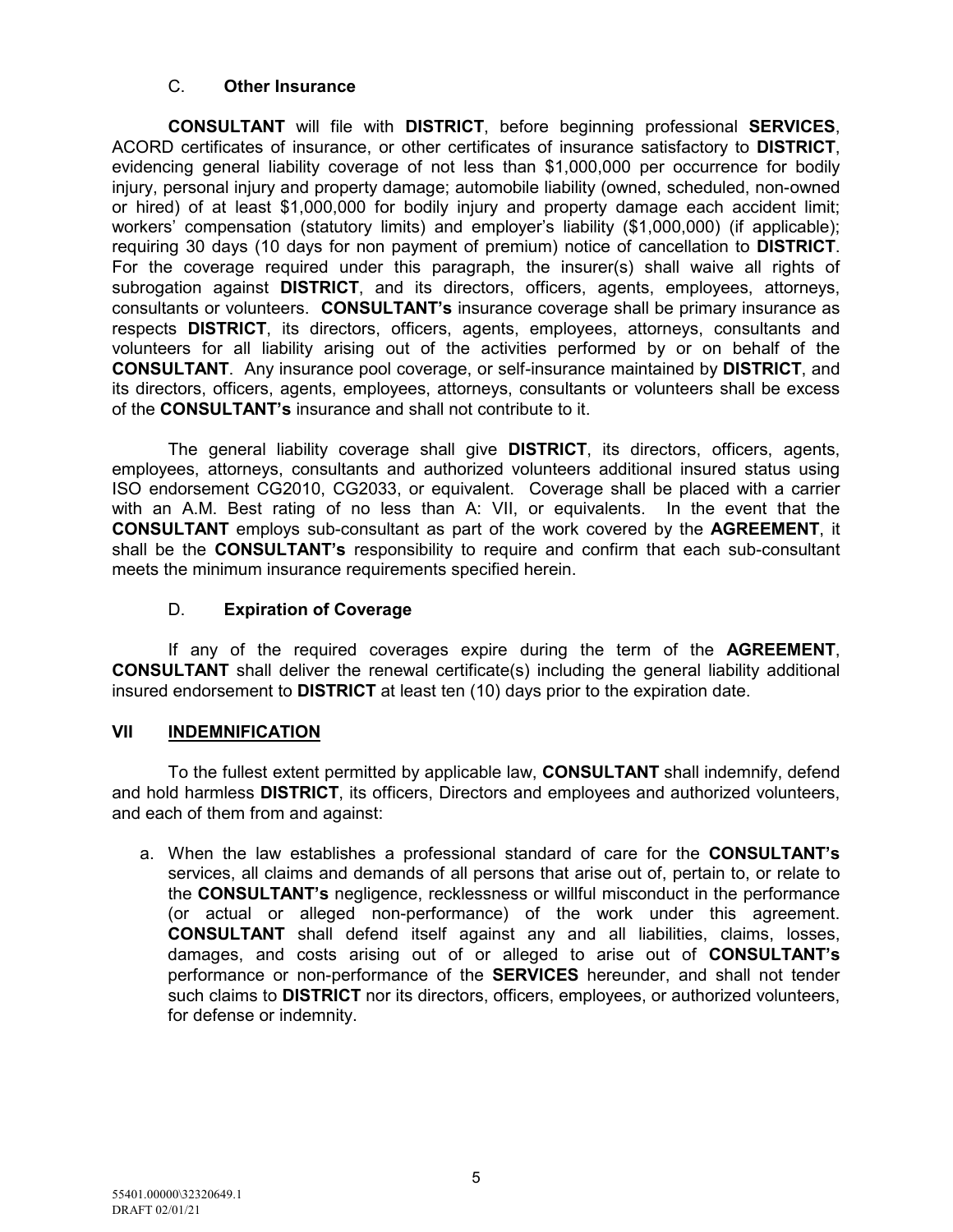- b. Any and all actions, proceedings, damages, costs, expenses, penalties or liabilities, in law or equity, of every kind or nature whatsoever, arising out of, resulting from, or on account of the violation of any governmental law or regulation, compliance with which is the responsibility of **CONSULTANT**.
- c. Any and all losses, expenses, damages (including damages to the work itself), attorney's fees incurred by counsel of the **DISTRICT's** choice and other costs, including all costs of defense, which any of them may incur with respect to the failure, neglect, or refusal of **CONSULTANT** to faithfully perform the work and all of the **CONSULTANT's** obligations under the agreement. Such costs, expenses, and damages shall include all costs, including attorneys' fees, incurred by counsel of the **DISTRICT's** choice, incurred by the indemnified parties in any lawsuit to which they are a party.

**CONSULTANT** shall immediately defend, at **CONSULTANT's** own cost, expense and risk, any and all such aforesaid suits, actions, or other legal proceedings of every kind that may be brought or instituted against **DISTRICT** or its directors, officers, employees, or authorized volunteers with legal counsel reasonably acceptable to **DISTRICT**, and shall not tender such claims to **DISTRICT** nor its directors, officers, employees, or authorized volunteers.

**CONSULTANT** shall immediately pay and satisfy any judgment, award or decree that may be rendered against **DISTRICT** or its directors, officers, employees, or authorized volunteers, in any and all such suits, actions, or other legal proceedings.

**CONSULTANT** shall immediately reimburse **DISTRICT** or its directors, officers, employees, or authorized volunteers, for any and all legal expenses and costs incurred by each of them in connection therewith or in enforcing indemnity herein provided.

**CONSULTANT's** obligation to indemnify shall survive the termination or completion of this agreement for the full period of time allowed by law and shall not be restricted to insurance proceeds, if any, received by **DISTRICT**, or its directors, officers, employees, or authorized volunteers.

#### **VIII FINANCIAL DISCLOSURE AND CONFLICTS OF INTEREST**

Although **CONSULTANT** is retained as an independent contractor, **CONSULTANT** may still be required, under the California Political Reform Act and **DISTRICT's** Administrative Code, to file annual disclosure reports. **CONSULTANT** agrees to file such financial disclosure reports upon request by **DISTRICT**. Further, **CONSULTANT** shall file the annual summary of gifts required by Section 7105 of the **DISTRICT's** Ethics Policy, attached hereto as **Exhibit "A**.**"** 

Failure to file financial disclosure reports upon request and failure to file the required gift summary are grounds for termination of this **AGREEMENT.** Any action by **CONSULTANT** that is inconsistent with **DISTRICT's** Ethic's Policy current at the time of the action is grounds for termination of this **AGREEMENT**. The Ethics Policy as of the date of this **AGREEMENT** is attached hereto as **Exhibit "A**.**"**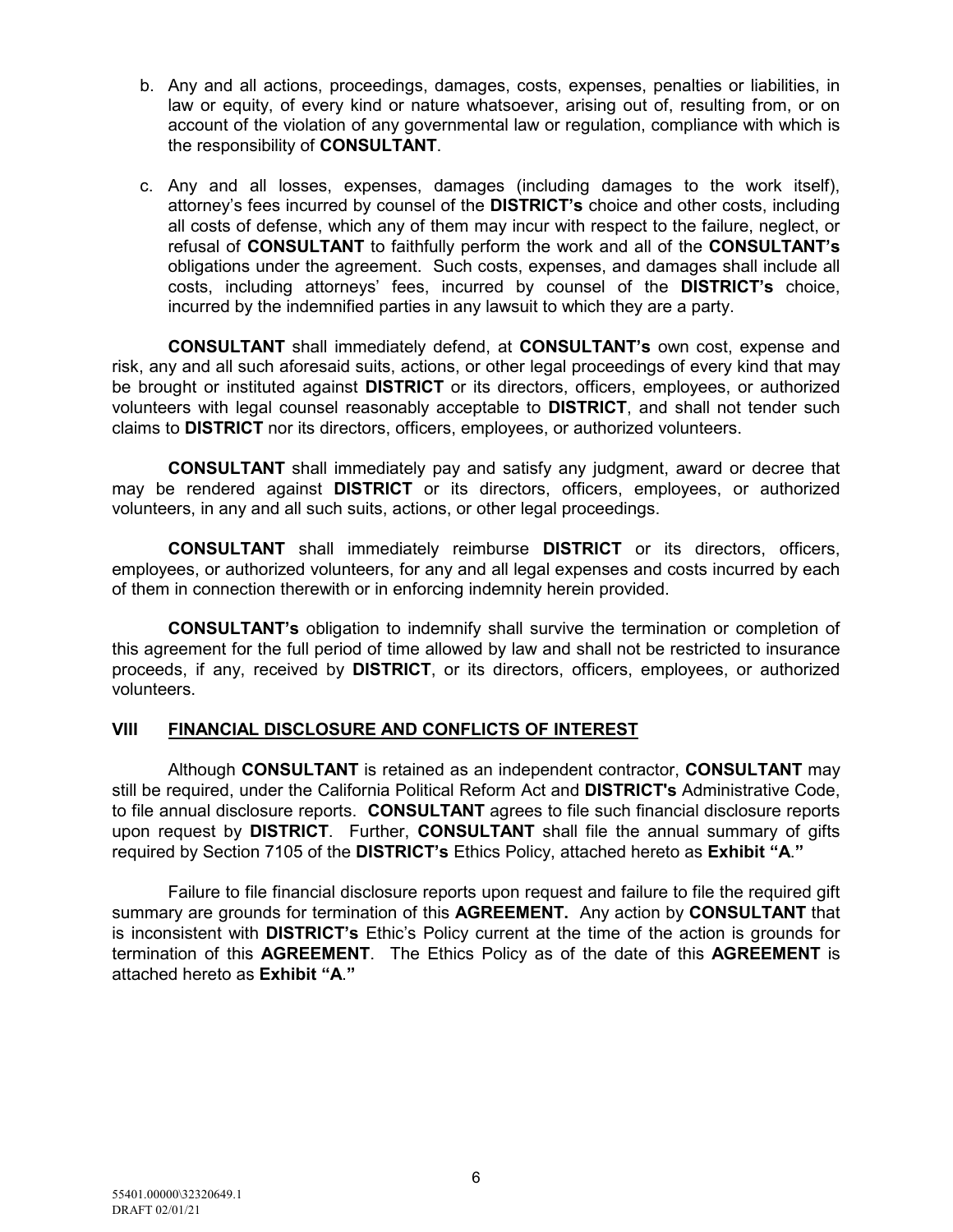#### **IX PERMITS AND LICENSES**

**CONSULTANT** shall procure and maintain all permits, licenses and other governmentrequired certification necessary for the performance of its **SERVICES**, all at the sole cost of **CONSULTANT**. None of the items referenced in this section shall be reimbursable to **CONSULTANT** under the **AGREEMENT**. **CONSULTANT** shall comply with any and all applicable local, state, and federal regulations and statutes including Cal/OSHA requirements.

#### **X LABOR AND MATERIALS**

**CONSULTANT** shall furnish, at its own expense, all labor, materials, equipment, tools, transportation and other items or services necessary for the successful completion of the **SERVICES** to be performed under this **AGREEMENT**. **CONSULTANT** shall give its full attention and supervision to the fulfillment of the provisions of this **AGREEMENT** by its employees and sub-consultant and shall be responsible for the timely performance of the **SERVICES** required by this **AGREEMENT**. All compensation for **CONSULTANT's SERVICES** under this **AGREEMENT** shall be pursuant to **Exhibit "B"** to the **AGREEMENT**.

Only those **SERVICES,** materials, administrative, overhead and travel expenses specifically listed in **Exhibit "B"** will be charged and paid. No other costs will be paid. **CONSULTANT** agrees not to invoice **DISTRICT** for any administrative expenses, overhead or travel time in connection with the **SERVICES, unless agreed upon and listed in Exhibit "B"**.

#### **XI CONFIDENTIALITY AND RESTRICTIONS ON DISCLOSURE**

#### **A. Confidential Nature of Materials**

**CONSULTANT** understands that all documents, records, reports, data, or other materials (collectively **"MATERIALS"**) provided by **DISTRICT** to **CONSULTANT** pursuant to the AGREEMENT, including but not limited to draft reports, final report(s) and all data, information, documents, graphic displays and other items that are not proprietary to **CONSULTANT** and that are utilized or produced by **CONSULTANT** pursuant to the **AGREEMENT** are to be considered confidential for all purposes.

#### **B. No Disclosure of Confidential Materials**

**CONSULTANT** shall be responsible for protecting the confidentiality and maintaining the security of **DISTRICT MATERIALS** and records in its possession. All **MATERIALS** shall be deemed confidential and shall remain the property of **DISTRICT**. **CONSULTANT** understands the sensitive nature of the above and agrees that neither its officers, partners, employees, agents or sub-consultants will release, disseminate, or otherwise publish said reports or other such data, information, documents, graphic displays, or other materials except as provided herein or as authorized, in writing, by **DISTRICT's** representative. **CONSULTANT** agrees not to make use of such **MATERIALS** for any purpose not related to the performance of the **SERVICES** under the **AGREEMENT**. **CONSULTANT** shall not make written or oral disclosures thereof, other than as necessary for its performance of the **SERVICES** hereunder, without the prior written approval of **DISTRICT**. Disclosure of confidential **MATERIALS** shall not be made to any individual, agency, or organization except as provided for in the **AGREEMENT** or as provided for by law.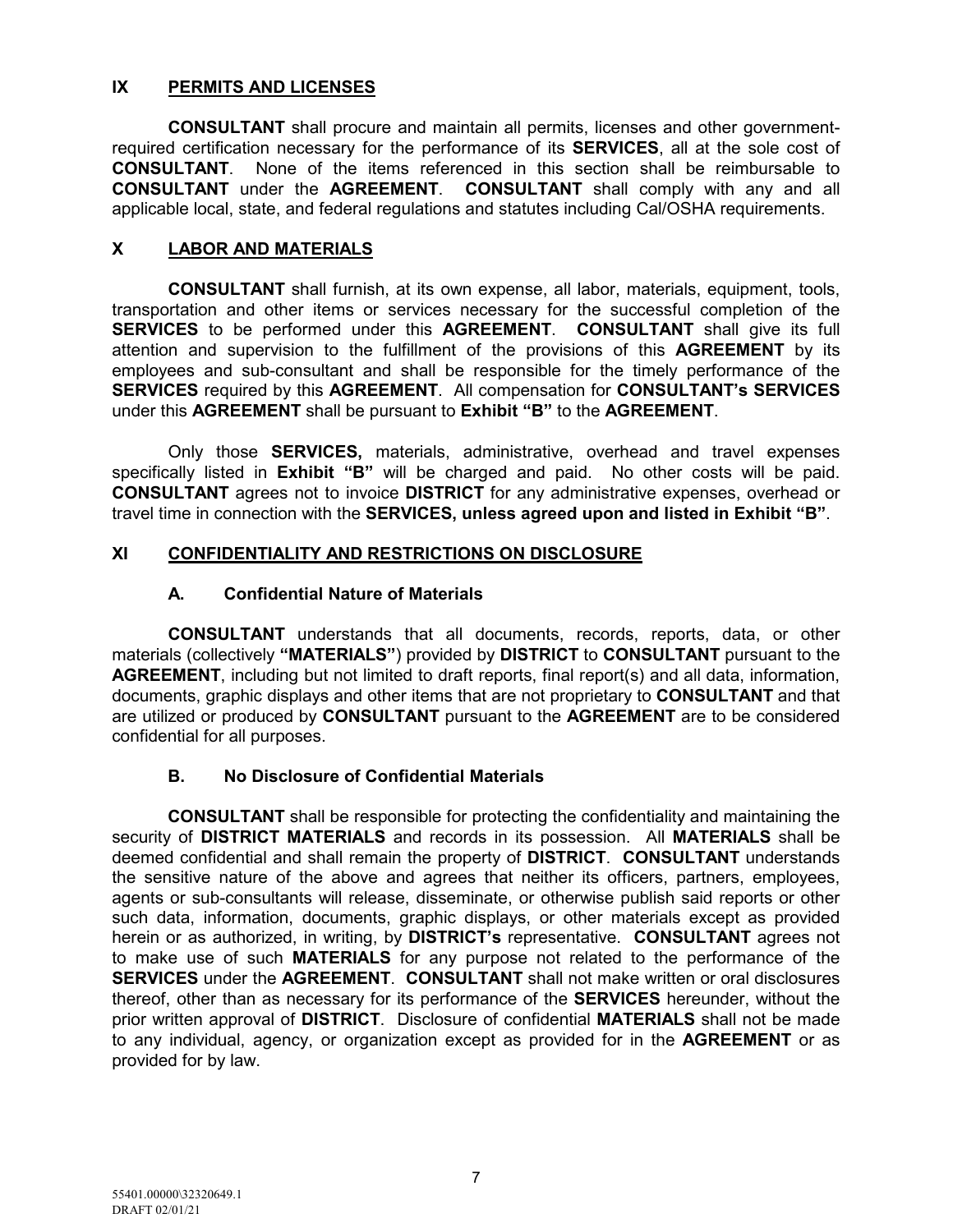#### **C. Protections to Ensure Control Over Materials**

All confidential **MATERIALS** saved or stored by **CONSULTANT** in an electronic form shall be protected by adequate security measures to ensure that such confidential **MATERIALS** are safe from theft, loss, destruction, erasure, alteration, and any unauthorized viewing, duplication, or use. Such security measures shall include, but not be limited to, the use of current virus protection software, firewalls, data backup, passwords, and internet controls.

The provisions of this section survive the termination or completion of the **AGREEMENT**.

#### **XII OWNERSHIP OF DOCUMENTS AND DISPLAYS**

All original written or recorded data, documents, graphic displays, reports or other **MATERIALS** which contain information relating to **CONSULTANT's** performance hereunder and which are originated and prepared for **DISTRICT** pursuant to the **AGREEMENT** are instruments of service and shall become the property of **DISTRICT** upon completion or termination of the Project. **CONSULTANT** hereby assigns all of its right, title and interest therein to **DISTRICT**, including but not limited to any copyright interest. In addition, **DISTRICT** reserves the right to use, duplicate and disclose in whole, or in part, in any manner and for any purpose whatsoever all such data, documents, graphic displays, reports or other **MATERIALS** delivered to **DISTRICT** pursuant to this **AGREEMENT** and to authorize others to do so.

To the extent that **CONSULTANT** utilizes any of its property (including, without limitation, any hardware or software of **CONSULTANT** or any proprietary or confidential information of **CONSULTANT** or any trade secrets of **CONSULTANT**) in performing **SERVICES** hereunder, such property shall remain the property of **CONSULTANT**, and **DISTRICT** shall acquire no right or interest in such property.

**CONSULTANT** hereby assigns to **DISTRICT** or **DISTRICT's** designee, for no additional consideration, all **CONSULTANT**'s intellectual property rights, including, but not limited to, copyrights, in all deliverables and other works prepared by the **CONSULTANT** under this agreement. **CONSULTANT** shall, and shall cause its employees and agents to, promptly sign and deliver any documents and take any actions that **DISTRICT** or **DISTRICT**'s designee reasonably requests to establish and perfect the rights assigned to **DISTRICT** or its designee under this provision.

#### **XIII EQUAL OPPORTUNITY**

**DISTRICT** is committed to a policy of equal opportunity for all and to providing a work environment that is free of unlawful discrimination and harassment. In keeping with this commitment, **DISTRICT** maintains a policy prohibiting unlawful discrimination and harassment in any form based on race, religious creed, color, national origin, ancestry, physical or mental disability, medical condition, pregnancy or childbirth, marital status, gender, sex, sexual orientation, veteran status or age by officials, employees and non-employees (vendors, contractors, etc.).

This policy applies to all employees, consultants and contractors of the **DISTRICT**. Appropriate corrective action will be taken against all offenders, up to and including immediate discharge or termination of this **AGREEMENT**. During, and in conjunction with, the performance of this **AGREEMENT**, **CONSULTANT** shall not discriminate against any employee or applicant for employment because of race, color, religion, sex, age, marital status or national origin.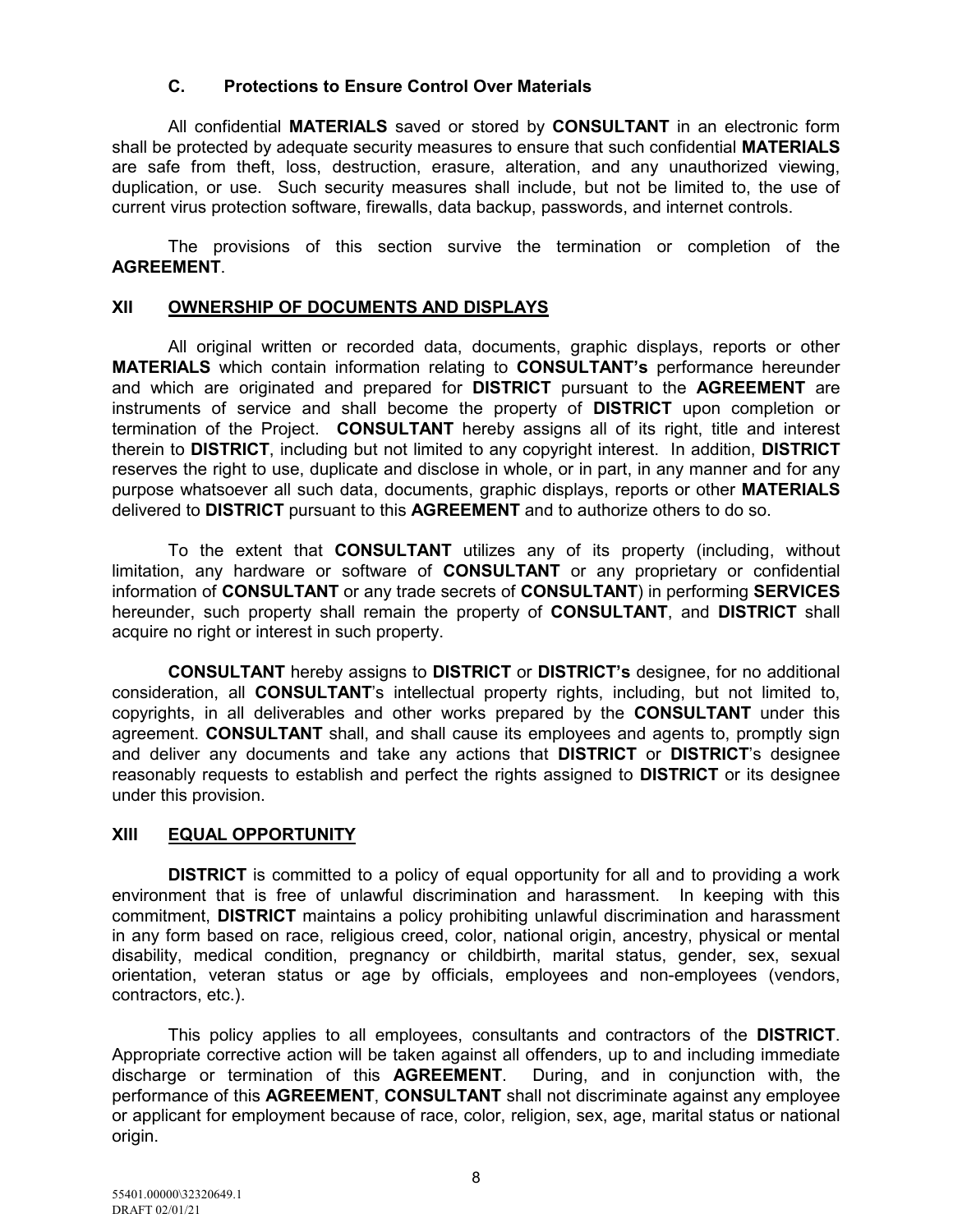#### **XIV INTEGRATION OF ALL OTHER AGREEMENTS**

This **AGREEMENT**, including any Exhibits and Addenda, contains the entire understanding of the **PARTIES**, and there are no further or other agreements or understandings, written or oral, in effect between the **PARTIES** hereto relating to the subject matter hereof. Any prior understanding or agreement of the **PARTIES** shall not be binding unless expressly set forth herein and, except to the extent expressly provided for herein, no changes of this **AGREEMENT** may be made without the written consent of both **PARTIES**.

#### **XV ELECTRONIC SIGNATURES**

The Uniform Electronic Transactions Act, California Civil Code section 1633.1 et seq., authorizes **PARTIES** to conduct business electronically. In accordance with California Civil Code section 1633.5, **PARTIES** acknowledge, consent and agree that transactions subject to this **AGREEMENT** may be effectuated by electronic means through the use of electronic and/or digital signatures. For purposes of this section, an electronic signature means an electronic symbol or process logically associated with the intent to sign an electronic record pursuant to Civil Code section 1633(h). A digital signature, which is a type of electronic signature, means an electronic identifier, created by a computer, that is intended to have the same force and effect as the use of a manual signature under Government Code 16.5(d). An example of an electronic signature would be a JPG of a manual signature imposed onto this **AGREEMENT**, an example of a digital signature would be the use of DocuSign or similar provider that requires an encrypted key that certifies the authenticity of the signature.

This consent to conduct transactions by electronic means through the use of electronic and/or digital signatures extends to the execution of this **AGREEMENT** or any related contract or other document necessary for the performance of this **AGREEMENT** including, without limitation, any related offers, proposals, bids, amendments, change orders, task orders and notices.

#### **XVI ATTORNEYS' FEES**

In any action at law or in equity to enforce any of the provisions or rights under this **AGREEMENT**, the prevailing **PARTY** shall be entitled to recover from the unsuccessful **PARTY** all costs, expenses and reasonable attorney's fees incurred therein by the prevailing **PARTY** (including, without limitations, such costs, expense and fees on any appeals), and if such prevailing **PARTY** shall recover judgment in any such action or proceeding, such costs, expenses, including those of expert witnesses and attorneys' fees, shall be included as part of this judgment.

#### **XVII JURISDICTION AND VENUE SELECTION**

In all matters concerning the validity, interpretation, performance, or effect of this **AGREEMENT**, the laws of the State of California shall govern and be applicable. The **PARTIES** hereby agree and consent to the exclusive jurisdiction of the courts of the State of California and that venue of any action brought hereunder shall be in Orange County, California.

**IN WITNESS WHEREOF**, the **PARTIES** have hereunto affixed their names as of the day and year thereinafter, which shall be and is the effective date of this **AGREEMENT**.

#### **APPROVED BY: CONSULTANT ACCEPTANCE:**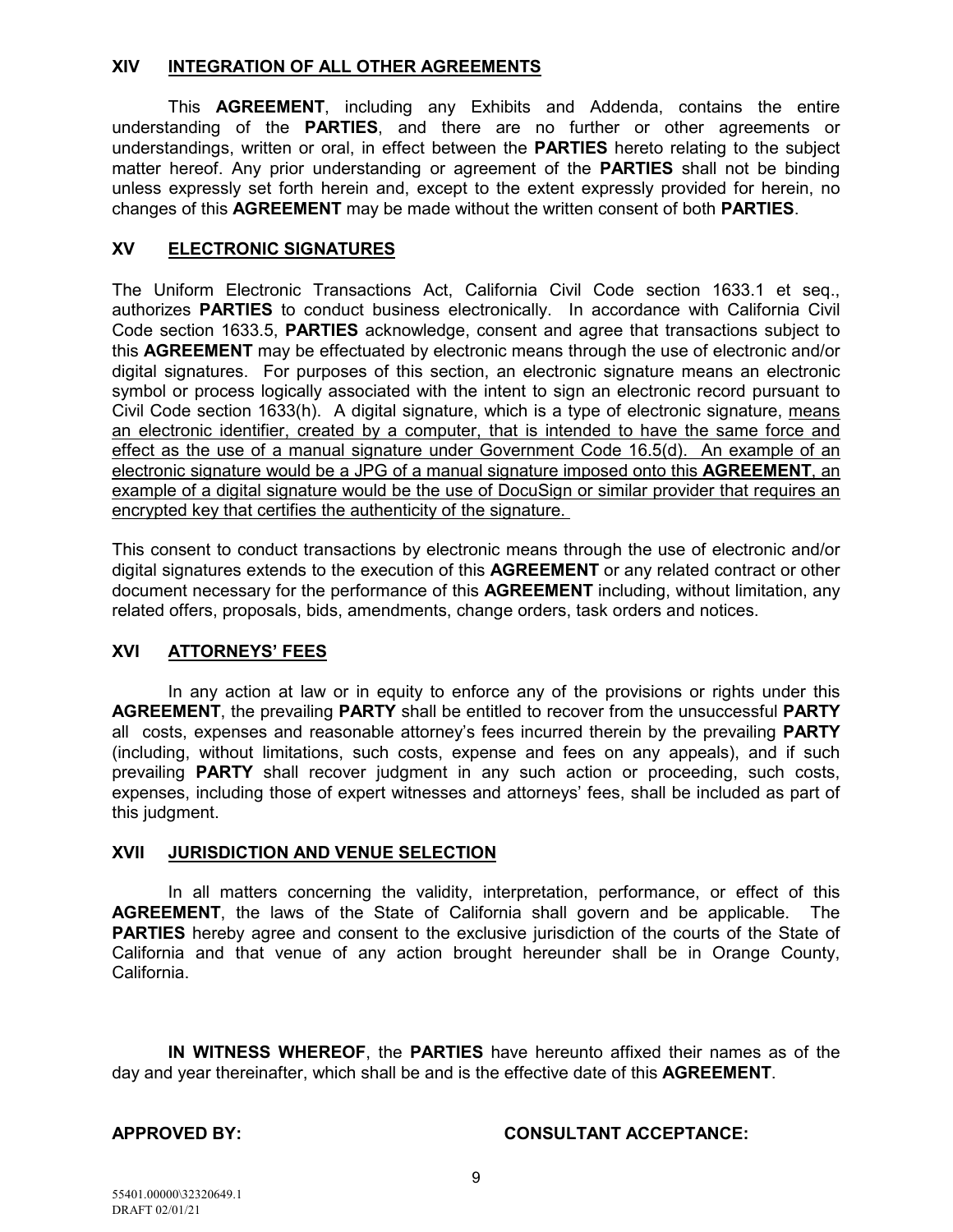Date Date

Robert Hunter, General Manager Municipal Water District of Orange County 18700 Ward Street, P.O.Box 20895 Fountain Valley, CA 92708 (714) 963-3058

Name: Address: Phone: Tax I.D. #

| <b>Internal Use Only:</b>                                                                                      |  |
|----------------------------------------------------------------------------------------------------------------|--|
| Program No. _____________________                                                                              |  |
| Line Item: ______________________                                                                              |  |
| Funding Year: Network of The Manuscript Control of The Manuscript Control of The Manuscript Control of The Ter |  |
| Contract Amt.: New York Contract Amt.:                                                                         |  |
| Purchase Order #                                                                                               |  |
|                                                                                                                |  |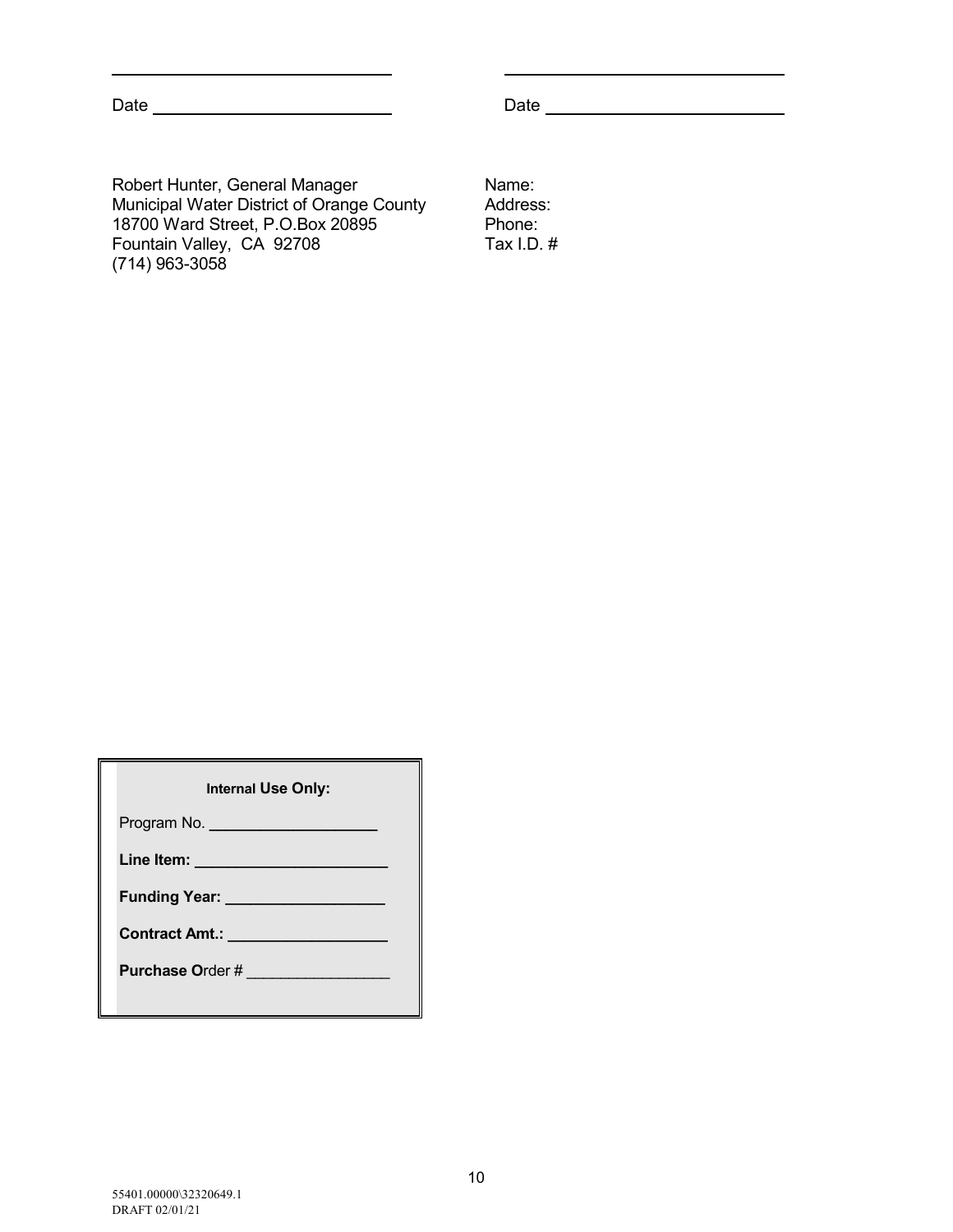# Attachment B

# **EXHIBIT "A"**

| <b>ETHICS POLICY</b> | §7100-§7110 |
|----------------------|-------------|
|----------------------|-------------|

# **§7100 PURPOSE**

The policy of MWDOC is to maintain the highest standards of ethics from its Board members, officers and employees (all shall be referred to as employees for the purposes of this section). The proper operation of MWDOC requires decisions and policy to be made in the proper manner, that public office not be used for personal gain, and that all individuals associated with MWDOC remain impartial and responsible toward the public. Accordingly, all employees are expected to abide by the highest ethical standards and integrity when dealing on behalf of MWDOC with fellow Board members or employees, vendors, contractors, customers, and other members of the public.

# **§7101 RESPONSIBILITIES OF BOARD MEMBERS**

Board members are obliged to uphold the Constitution of the United States and the Constitution of the State of California and shall comply with all applicable laws regulating Board member conduct, including conflicts of interest and financial disclosure laws. No Board member or officer shall grant any special consideration, treatment, or advantage to any person or group beyond that which is available to every other person or group in the same circumstances.

# **§7102 PROPER USE OF MWDOC PROPERTY AND RESOURCES**

Except as specifically authorized, no employee shall use or remove or permit the use or removal of MWDOC property, including MWDOC vehicles, equipment, telephones, office supplies, and materials for personal convenience or profit. No employee shall require another MWDOC employee to perform services for the personal convenience or profit of another employee. Each employee must protect and properly use any MWDOC asset within his/her control, including information recorded on paper or in electronic form. Employees shall safeguard MWDOC property, equipment, monies, and assets against unauthorized use or removal, as well as from loss due to criminal act or breach of trust.

Employees are responsible for maintaining written records, including expense reports, in sufficient detail to reflect accurately and completely all transactions and expenditures made on MWDOC's behalf. Creating a document with misleading for false information is prohibited.

Motion - 1/17/96;

# **§7103 CONFLICT OF INTEREST**

All MWDOC Directors, officers, and employees at every level shall comply with the requirements of Section 1090 of the California Government Code which prohibits such persons from being financially interested in any contract made by them in their official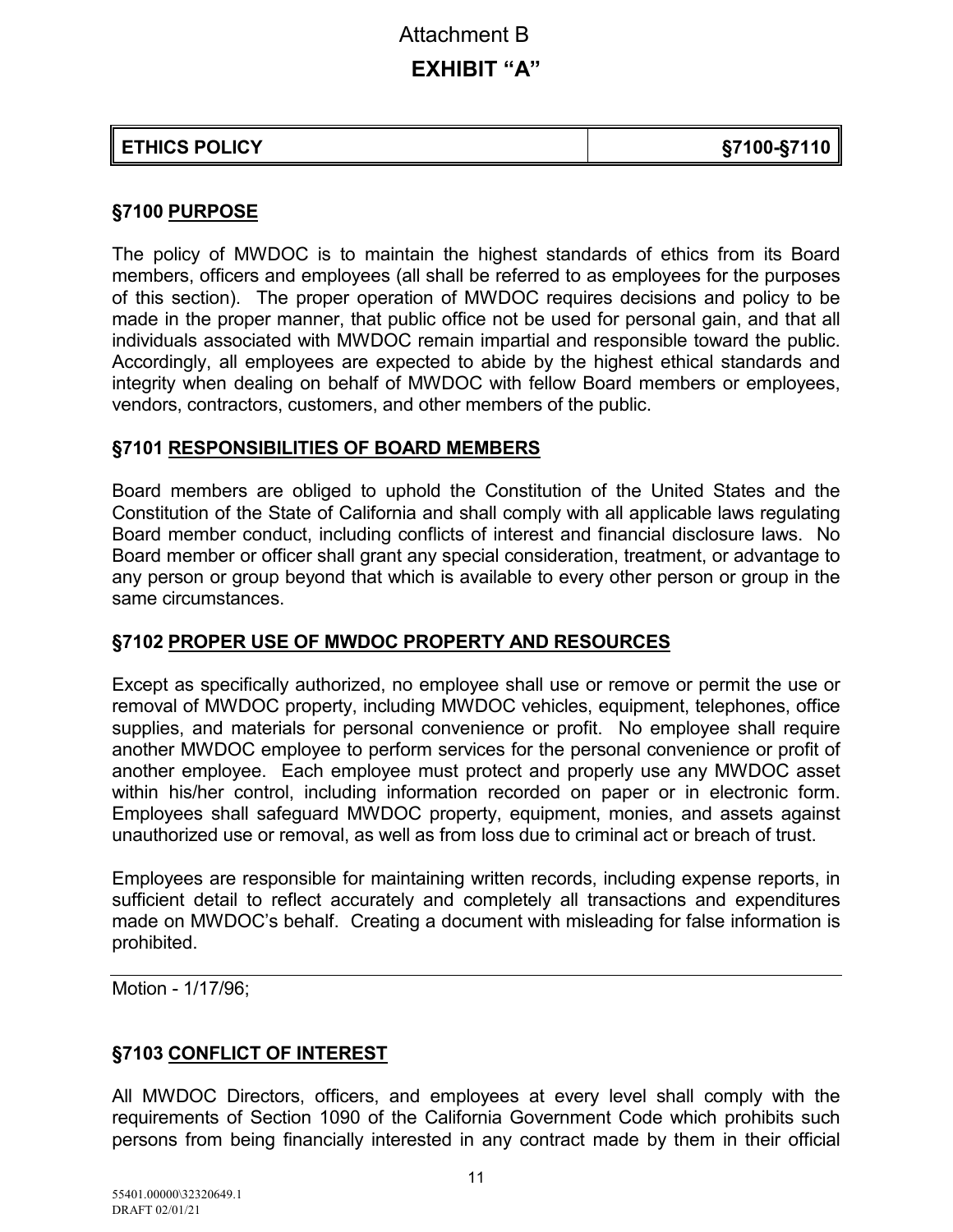capacity, or by any body or board of which they are members, or from being a purchaser at any sale or a vendor at any purchase made by them in their official capacity.

All Directors and employees designated under MWDOC's Conflict of Interest Code ("designated employees") and employees required to report under Chapter 7, Article 2 of the Political Reform Act (Government Code Section 7300 et seq.) shall promptly and fully comply with all requirements thereof.

MWDOC employees who are not designated employees under MWDOC's Conflict of Interest Code shall refrain from participating in, making a recommendation, or otherwise attempting to influence MWDOC's selection of a contractor, consultant, product, or source of supply if the non-designated employee, or an immediate family member, has a direct or indirect financial interest in the outcome of the selection process. No employee shall use his/her position with MWDOC in any manner for the purpose of obtaining personal favors, advantages or benefits for him/herself or an immediate family member from a person or entity doing business or seeking to do business with MWDOC. Such favors, advantages, or benefits would include, but are not limited to: 1) offers of employment; 2) free or discounted goods or services; or 3) gifts.

# **§7104 GIFTS**

No employee shall accept, directly or indirectly, any compensation, reward or gift from any source except from MWDOC, for any action related to the conduct of MWDOC business, except as set forth below:

1. Acceptance of food and refreshments of nominal value on infrequent occasions in the ordinary course of a breakfast, luncheon or dinner meeting or other meeting or on an inspection tour where the arrangements are consistent with the transaction of official business.\*

2. Acceptance of transportation, lodging, meals or refreshments, in connection with attendance at widely attended gatherings sponsored by industrial, technical or professional organizations; or in connection with attendance at public ceremonies or similar activities financed by nongovernmental sources where the employee's participation on behalf of MWDOC is the result of an invitation addressed to him or her in his/her official capacity, and the transportation, lodging, meals or refreshment accepted is related to, and is in keeping with, his/her official participation.\*

3. Acceptance of unsolicited advertising or promotional materials such as pens, pencils, note pads, calendars, or other items of nominal value.\*

4. Acceptance of plaques and commemorative mementoes, of nominal value, or of value only to the recipient, such as service pins, recognition awards, retirement mementoes.

5. Acceptance of incidental transportation from a private organization, provided it is furnished in connection with an employee's official duties and is of the type customarily provided by the private organization.

\* Nothing herein shall be deemed to relieve any Director or designated employee from reporting the value of such meals, transportation, lodging or gifts and abstaining from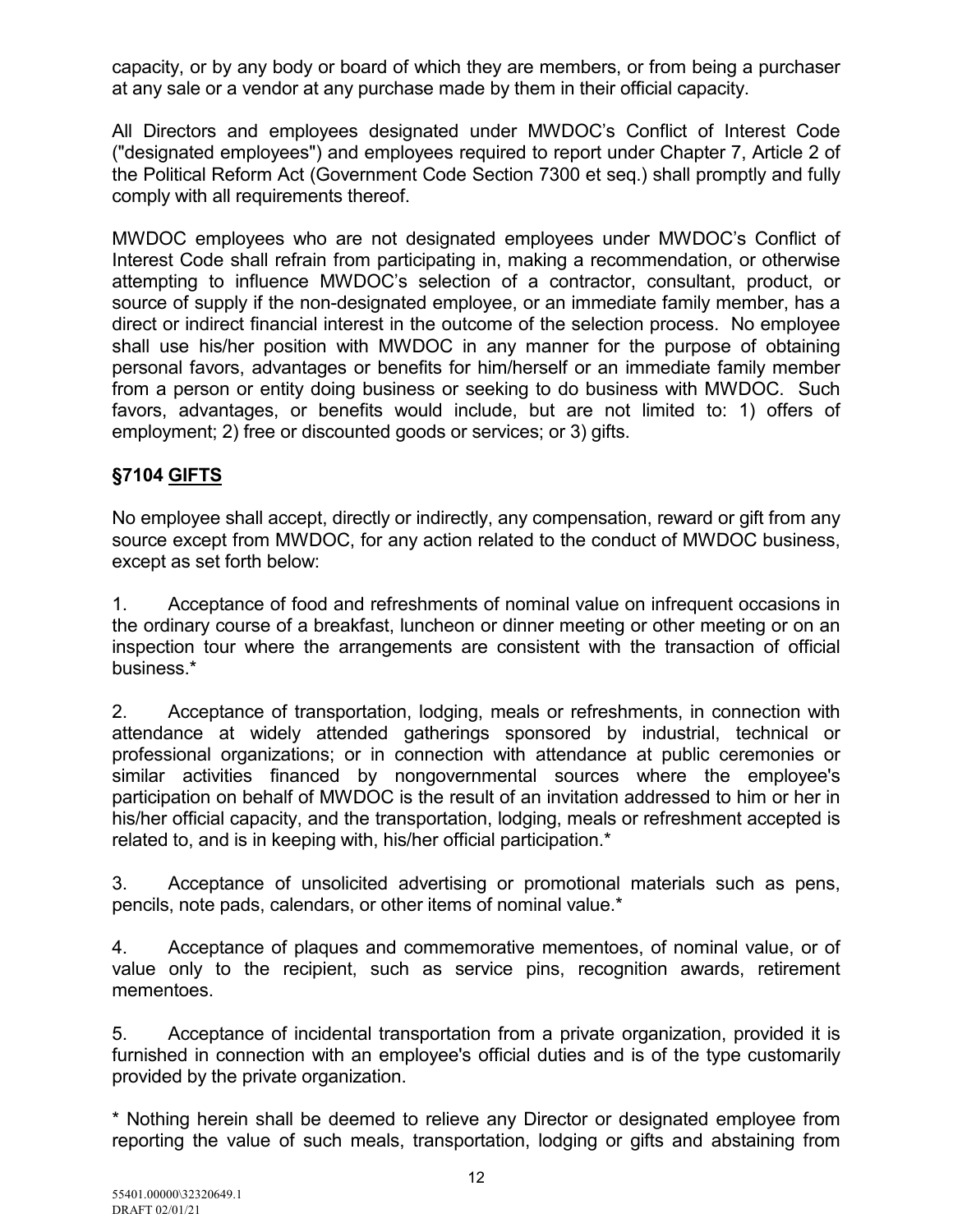participation in any decision of MWDOC which could foreseeably have a material financial effect on the donor when the value of such gifts reaches the limits set forth in MWDOC's Conflict of Interest Code and the Political Reform Act.

In no event shall any employee accept gifts from any single source, the cumulative value of which exceeds the applicable gift limit under California law.

A gift or gratuity, the receipt of which is prohibited under this section, shall be returned to the donor. If return is not possible, the gift or gratuity shall be turned over to a public or charitable institution without being claimed as a charitable deduction and a report of such action, and the reasons why return was not feasible shall be made on MWDOC records. When possible, the donor also shall be informed of this action.

Motion - 1/17/96;

# **§7105 PERSONS OR COMPANIES REPORTING GIFTS**

All persons and companies doing business with MWDOC, with the exception of public agencies, shall submit a summary, by January 31 of each calendar year, of all gifts claimed for internal vendor audits (including meals) made to, or on behalf of, employees or Directors of MWDOC, or their immediate family members, that have occurred in the normal course of business during the previous calendar year. Failure to provide this information to MWDOC may result in the termination of MWDOC business with that person or company.

Motion - 7/21/93; Motion - 8/18/93;

# **§7106 USE OF CONFIDENTIAL INFORMATION**

Confidential information (i.e., information which is exempt from disclosure under the California Public Records Act) shall not be released to unauthorized persons unless the disclosure is approved by the Board, President of the Board, or General Manager. Employees are prohibited from using any confidential information for personal advantage or profit.

# **§7107 POLITICAL ACTIVITIES**

During the course and scope of their employment employees are prohibited from engaging in campaign activities associated with MWDOC Director elections, MWDOC Director appointments, the appointment of MET Directors, or from attempting to influence changes to MWDOC Division boundaries, except where such activities are expressly required in the course of official duties. Employees are otherwise free to personally, endorse, advocate, contribute to, or otherwise support any political party, candidate, or cause they may choose; however, employees are prohibited from soliciting political funds or contributions at MWDOC facilities or during the course and scope of their duties for MWDOC. In any personal political activity an employee may be involved in, it shall be made clear that the employee is acting personally and not for MWDOC. These provisions are intended to protect employees against political assessments, coerced political activities, and to prevent political activities on the part of employees from interfering with MWDOC operations. Nothing in this section shall be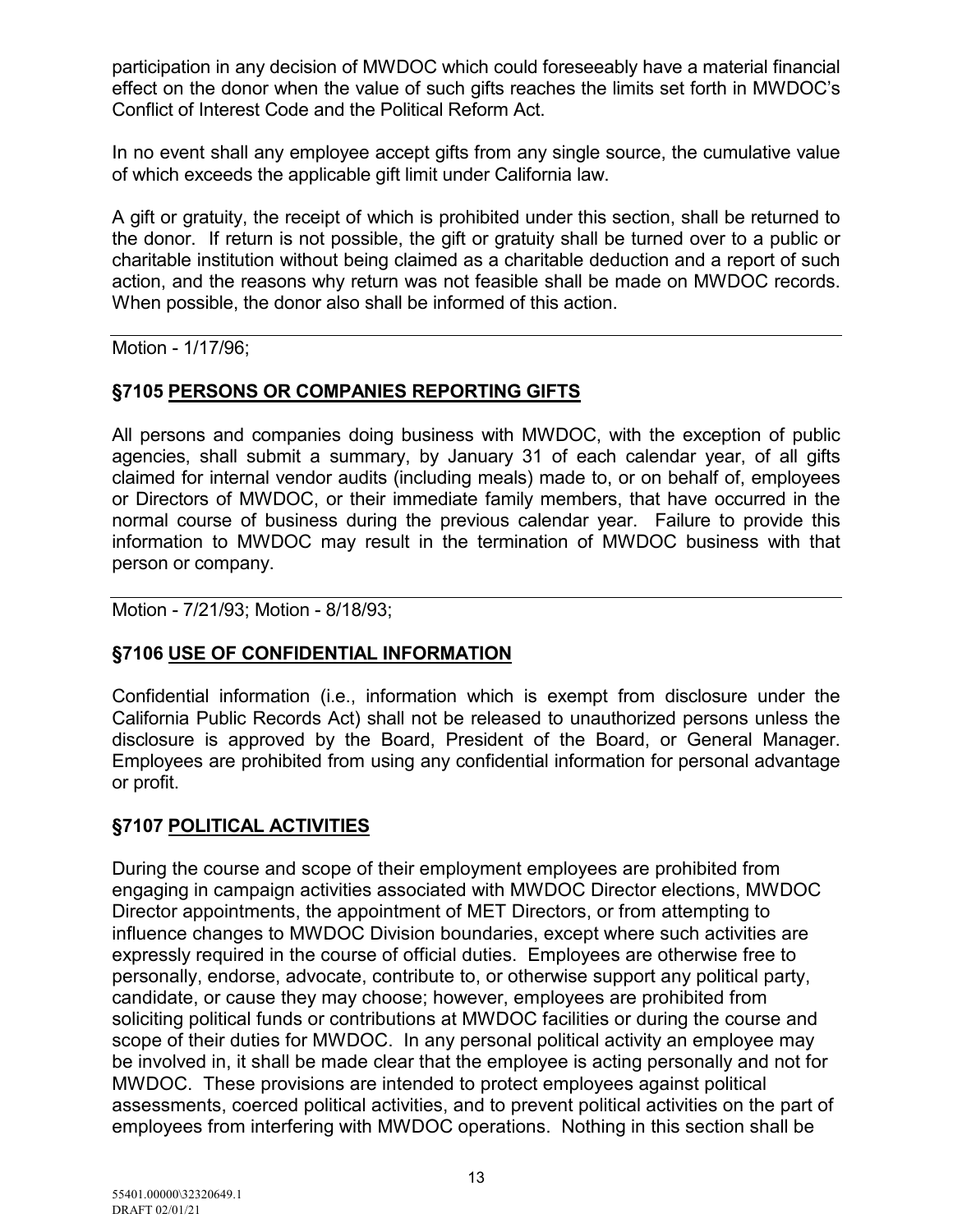interpreted or applied in a manner to unlawfully curtail the constitutional right to political activity of MWDOC employees.

Motion – 6/17/15

# **§7108 IMPROPER ACTIVITIES**

Employees shall not interfere with the proper performance of the official duties of others, but are strongly encouraged to fulfill their own moral obligations to the public, MWDOC, and its member agencies by disclosing, to the extent not expressly prohibited by law, improper activities within their knowledge. No employee shall directly or indirectly use or attempt to use the authority or influence of his/her position for the purpose of intimidating, threatening, coercing, commanding, or influencing any person with the intent of interfering with that person's duty to disclose improper activity.

# **§7109 VIOLATION OF POLICY – STAFF AND STAFF OFFICERS**

If an employee is reported to have violated MWDOC's Ethics Policy, the matter shall be referred to any of the following: (1) the General Manager; (2) Human Resources; (3) the Board of Directors; or (4) any member of the management staff, for investigation and consideration of any appropriate action warranted which may include employment action such as demotion, reduction in salary, or termination.

If a Board appointed officer (Secretary, Treasurer or General Manager) is reported to have violated MWDOC's Ethics Policy, the matter shall be referred to the Executive Committee for investigation and consideration of any appropriate action. The Executive Committee may make a determination and present the issue to the full Board.

Motion - 1/17/96; 6/17/15

# **§7110 VIOLATION OF POLICY -- DIRECTORS**

A perceived violation of this policy by a Director should be referred to the President of the Board or the full Board of Directors for investigation, and consideration of any appropriate action warranted. A violation of this policy may be addressed by the use of such remedies as are available by law to MWDOC, including, but not limited to: (a) adoption of a resolution expressing disapproval of the conduct of the Director who has violated this policy, (b) injunctive relief, or (c) referral of the violation to MWDOC Legal Counsel and/or the Grand Jury.

# **§7111 PERIODIC REVIEW OF ETHICS, CONFLICT OF INTEREST AND ADMINISTRATIVE GUIDELINES**

Pursuant to the terms of Government Code Sections 53234 through 53235.2, each Director shall receive at least two hours of training in general ethics principles every two years. Pursuant to Government Code Section 53235(c), the curricula for ethics training must be approved by the Fair Political Practices Commission (FPPC) and the Attorney General. It is the general desire of the MWDOC Board to meet and review and/or receive a presentation that addresses principles relating to reporting guidelines on compensation, conflict of interest issues, and standards for rules of conduct during the first quarter of the year immediately following an election (every two years).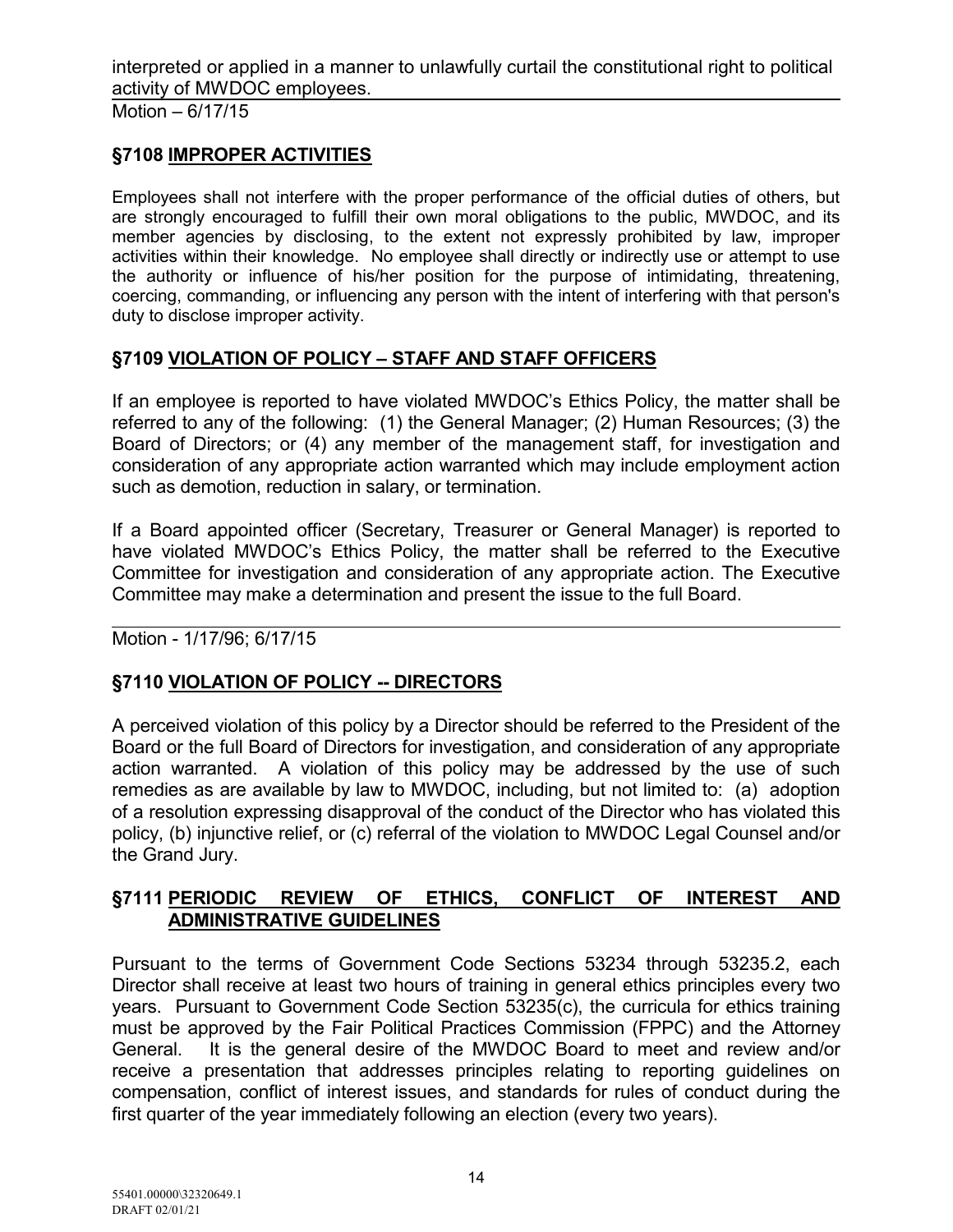Each Director shall retain the certificate of completion from any ethics course in which he/she participates and shall provide a copy of such report to MWDOC. Such records shall be retained for five years from the date they are received.

M-12/21/05